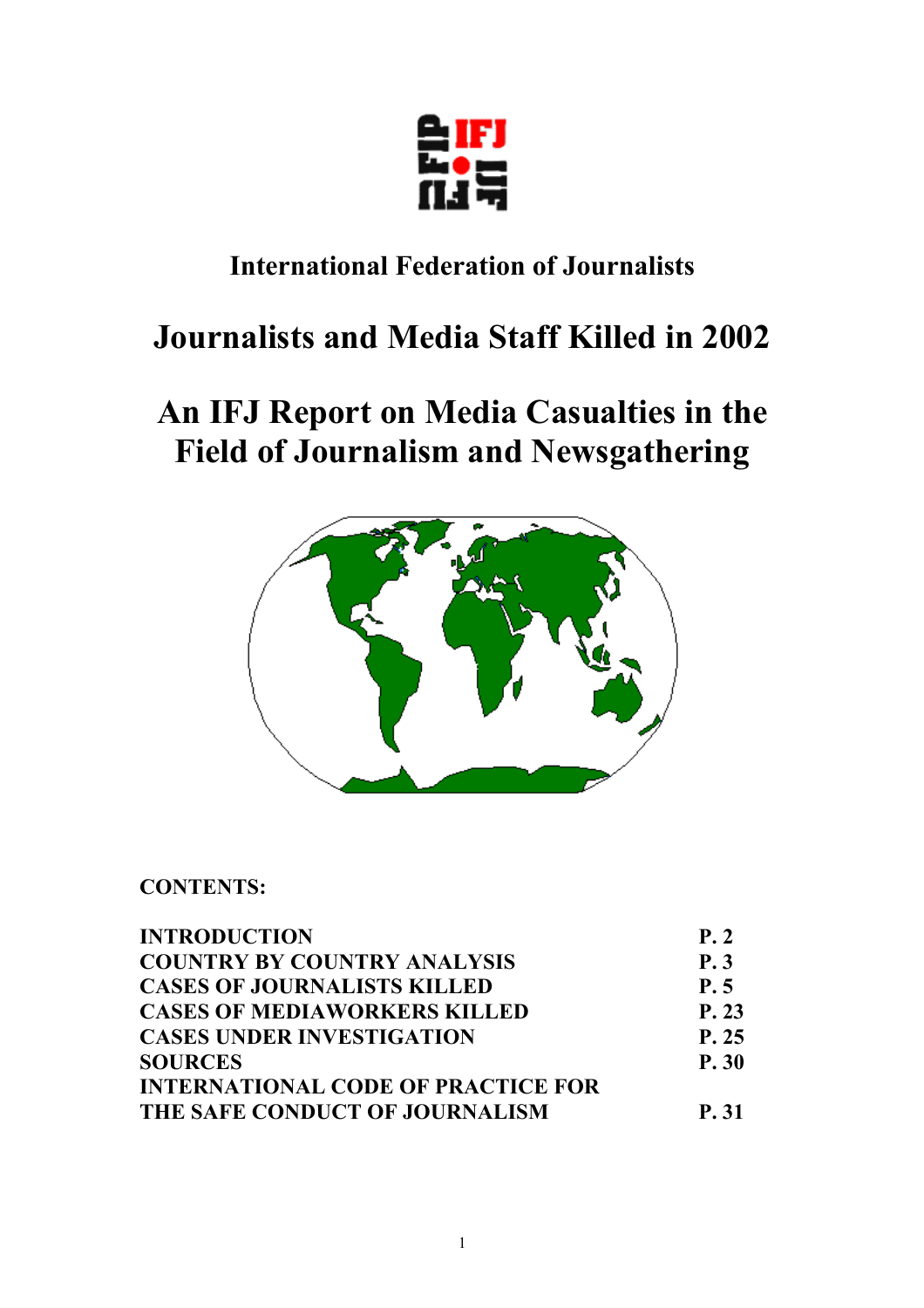#### **Introduction**

The year 2002 began in the shadow of a horrifying series of deaths among journalists caught up in reporting the war in Afghanistan and it ends with sad news of another victim. Beata Pawlak, a Polish journalist on assignment in Indonesia in pursuit of information on the terrorism network, was one of the victims of the Bali bombing in October. Her badly burned body was only identified two months after the attack. During the year the IFJ has identified 70 journalists or media staff killed while on duty. If there is one terrible theme that runs through the year it is that journalists are being targeted for pursuing stories others want not to be told.

In January, the killing of *Wall Street Journal* reporter Daniel Pearl set the tone for the year. Pearl, who was investigating the heartless world of al-Qaeda and international terrorism, was kidnapped and mercilessly used by his captors in Pakistan who videotaped his killing in an unprecedented display of brutality. Another victim was Tim Lopes, an award-winning investigative reporter with *TV Globo* in Brazil, who disappeared in June. He was tortured and murdered for reporting on drug gangs and sexual exploitation of minors.

Another shocking case was that of Ram Chander Chaterpatti, editor of a local newspaper in the north India state of Haryana who was shot four times outside his home in Sirsa in October. Chaterpatti was reportedly targeted by a religious sect, Dera Sacha Sauda, for his reports on the sect's illegal activities. His death, like that of Valery Ivanov, Editor-in-Chief of the *Tolyattinskoye Obozreniye* newspaper – shot dead by contract killers because he was reporting on corruption – show that journalists who ask tough questions often pay the ultimate prize for their stories.

Once again, the toll in Colombia has been high – ten deaths in the year. The IFJ responded by opening up a new office in Bogotá in October to monitor attacks and to help provide assistance to local journalists.

We recognise that many of these deaths are unavoidable. Ruthless criminality and political indifference often mean that little can be done to stop determined killers. But governments must be challenged. They must respect democratic rights, investigate and follow up every attack and be held accountable when there is official complacency, negligence or, as in some cases, official complicity in attacks on media.

Nevertheless, the year ends on an optimistic note. The IFJ and the International Press Institute, supported by an unprecedented coalition of 80 media organisations, unions, press freedom groups and international organisations, is to create the International Institute for News Safety. This Institute, to be launched during 2003 will support new measures to improve journalists' safety. As these figures show, it is needed more than ever. We may not be able to stop all the killings, but we can put safety of journalism where it belongs – at the top of the media and governmental agenda.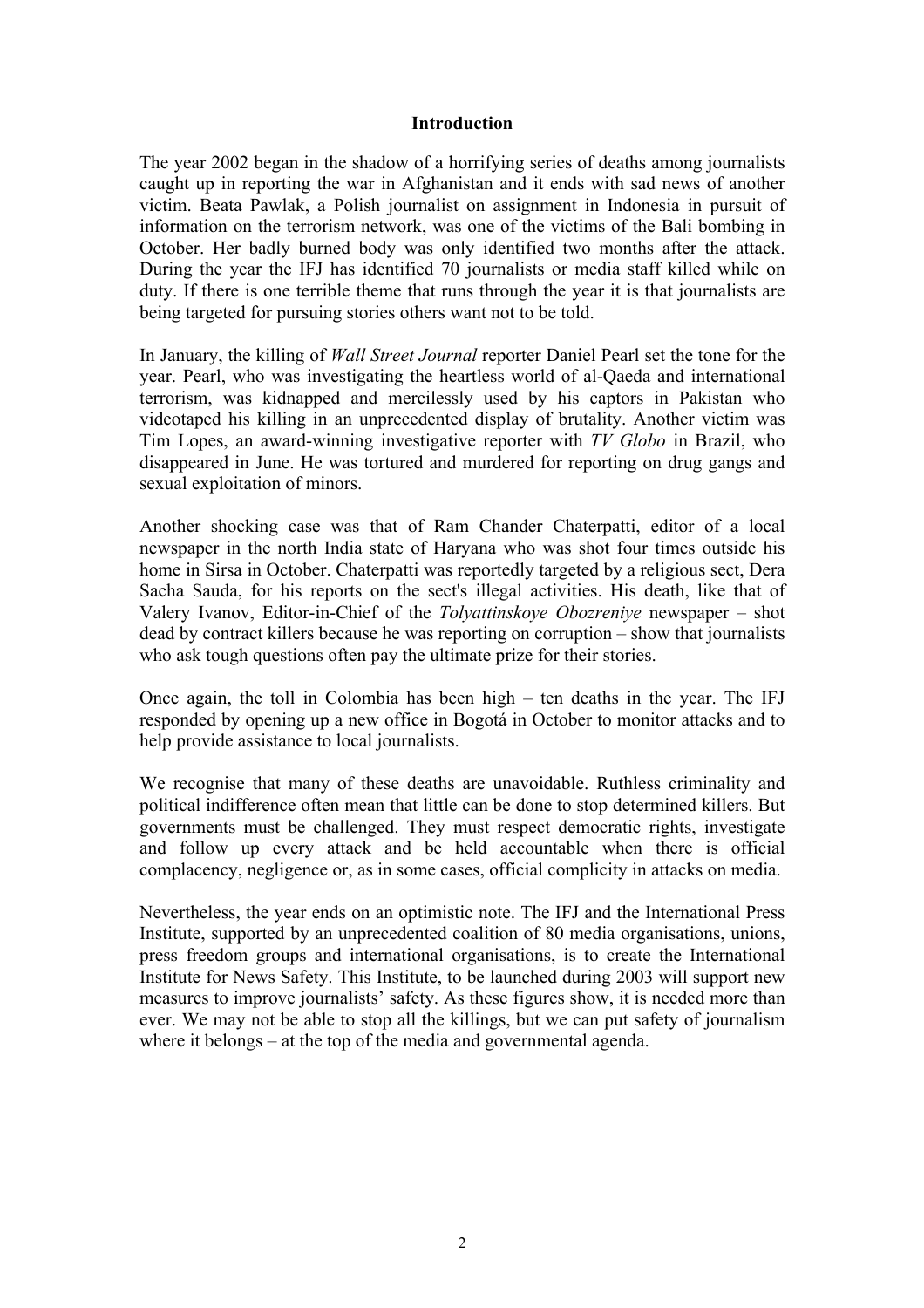| Country          | <b>Journalists</b>      | <b>Media Staff</b> | <b>Cases Under</b> |
|------------------|-------------------------|--------------------|--------------------|
|                  | <b>Killed</b>           | <b>Killed</b>      | Investigation      |
| Afghanistan      | 1                       |                    |                    |
| Armenia          |                         |                    | 1                  |
| Angola           |                         |                    | $\overline{3}$     |
| <b>Bahrain</b>   | $\mathbf{1}$            |                    |                    |
| Bangladesh       | $\overline{2}$          |                    | $\mathbf{1}$       |
| <b>Bolivia</b>   | $\mathbf{1}$            |                    |                    |
| <b>Brazil</b>    | $\overline{2}$          |                    | $\overline{2}$     |
| <b>Burundi</b>   | $\mathbf{1}$            |                    |                    |
| Colombia         | $\overline{\mathbf{3}}$ | $\overline{2}$     | 5                  |
| Georgia          | $\mathbf{1}$            |                    |                    |
| India            | $\overline{\mathbf{3}}$ |                    |                    |
| Indonesia        | $\mathbf{1}$            |                    |                    |
| Kuwait           | $\mathbf{1}$            |                    |                    |
| Malawi           |                         |                    | 1                  |
| Mexico           | $\mathbf{1}$            |                    | $\mathbf{1}$       |
| Morocco          |                         |                    | $\mathbf{1}$       |
| Nepal            | $\overline{3}$          |                    |                    |
| Pakistan         | $\overline{4}$          | $\overline{2}$     |                    |
| Palestine        | $\overline{4}$          |                    |                    |
| Papua New Guinea | $\mathbf{1}$            |                    |                    |
| Peru             | $\overline{\mathbf{3}}$ | $\mathbf{1}$       |                    |
| Philippines      | $\overline{3}$          |                    |                    |
| Russia           | $\overline{7}$          |                    | $\overline{2}$     |
| Rwanda           |                         |                    | $\mathbf{1}$       |
| Uganda           | $\mathbf{1}$            |                    |                    |
| Ukraine          |                         |                    | $\mathbf{1}$       |
| Venezuela        | $\mathbf{1}$            |                    |                    |
| Zambia           | $\mathbf{1}$            |                    |                    |
| Total            | 46                      | 5                  | 19                 |

### **Country by Country Analysis (updated 31 December 2002)**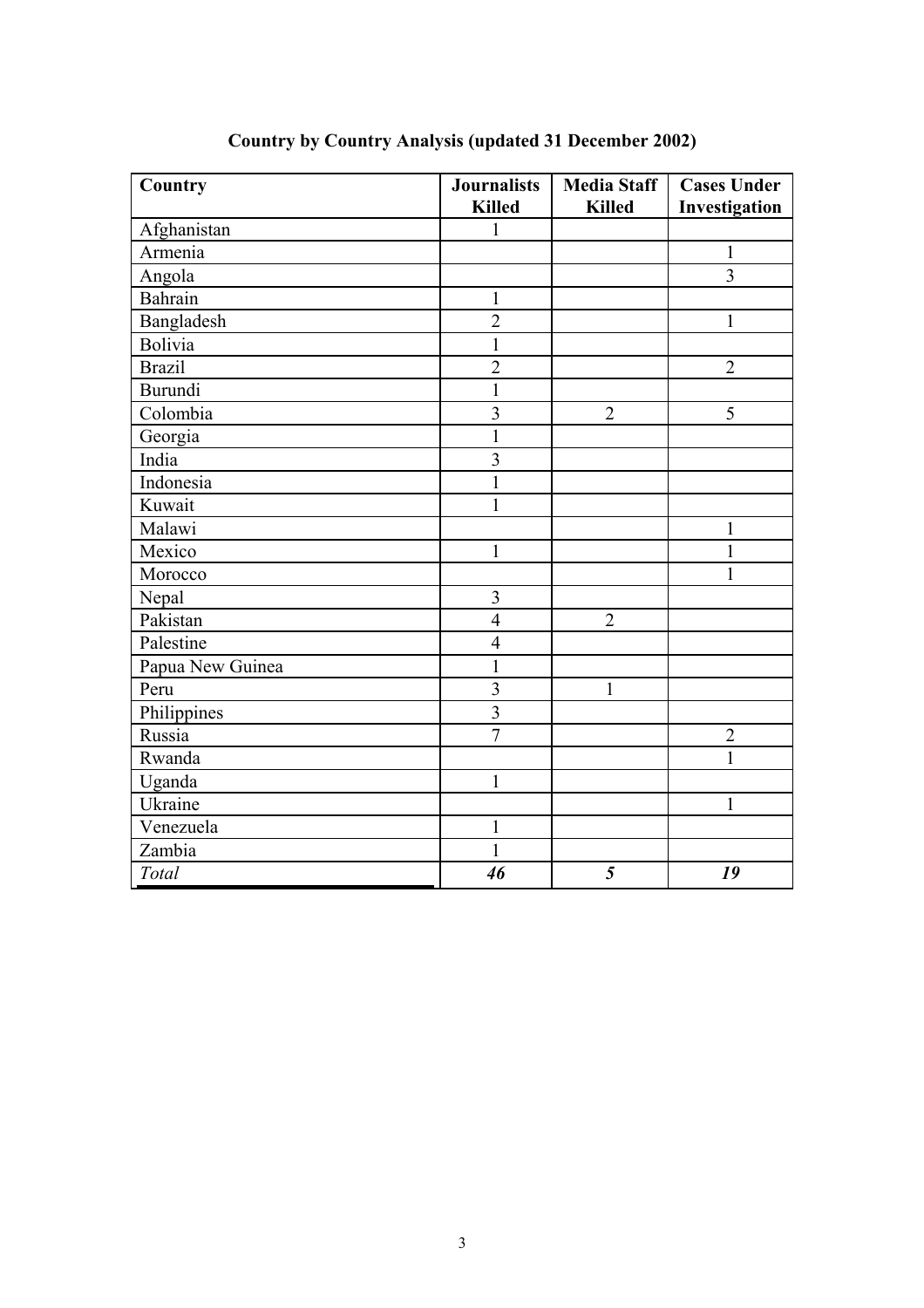### **Regional Analysis**

| <b>Region</b>           | <b>Journalists Killed</b> | <b>Mediaworkers</b><br><b>Killed</b> | <b>Total</b> |
|-------------------------|---------------------------|--------------------------------------|--------------|
| Africa                  |                           |                                      |              |
| Americas                |                           |                                      | 22           |
| Asia                    |                           |                                      | 21           |
| Europe                  |                           |                                      | 12           |
| Middle East & N. Africa |                           |                                      |              |
| <b>Total</b>            |                           |                                      |              |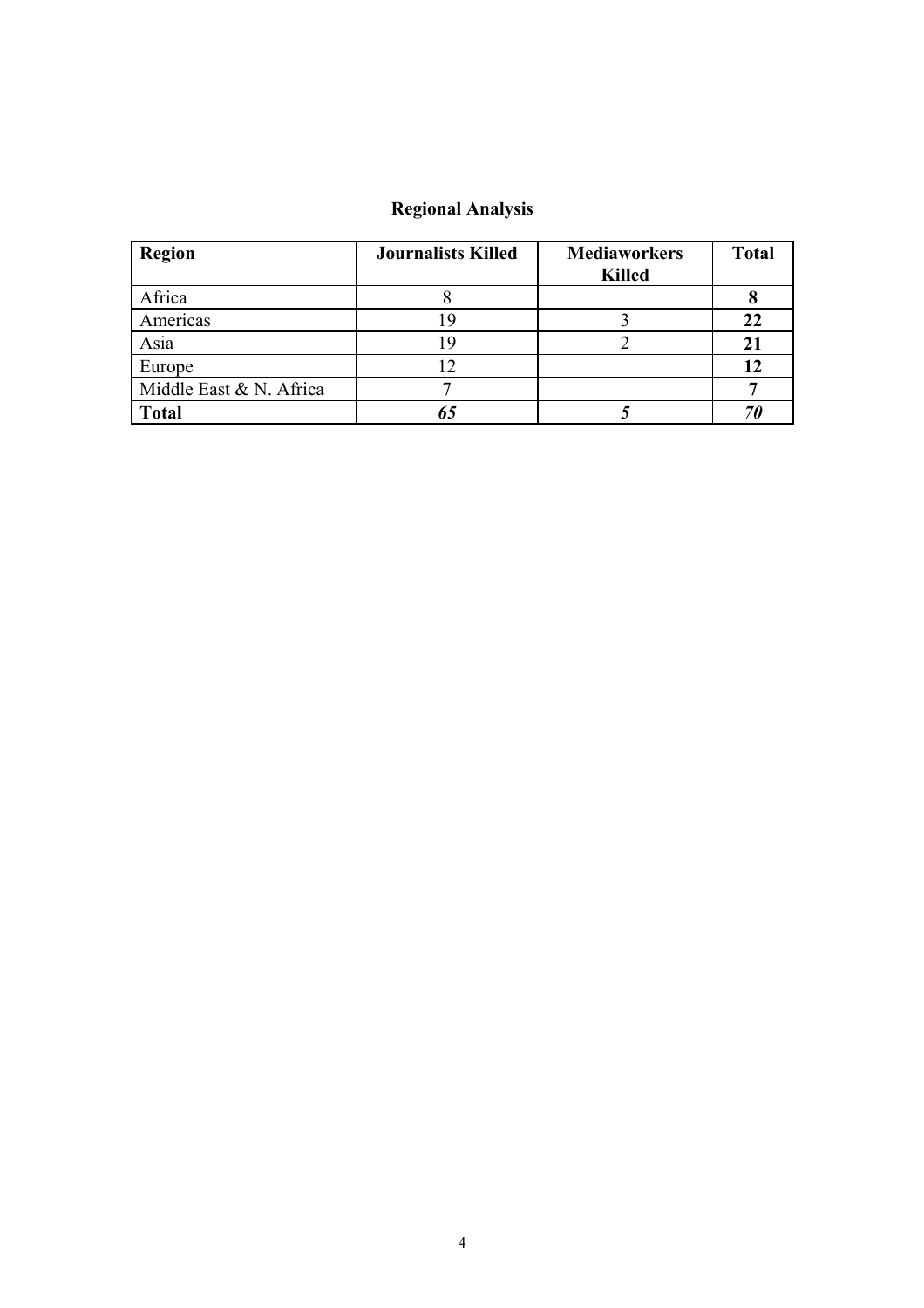#### **Cases of Journalists Killed**

| Country:       | <b>AFGHANISTAN</b>     |
|----------------|------------------------|
| <b>CASENR:</b> | 1                      |
| Name:          | <b>Alistair McLeod</b> |
| Nationality:   | New Zealander          |
| Profession:    | Freelance Journalist   |
| News organ:    | The Australian         |
| Sector:        | Press                  |
| Date:          | 23 August 2002         |
| Age:           | 41                     |
| Source:        | CPJ, IFEX              |
| Docorintion:   | Alistoir MoLood        |

Description: Alistair McLeod, a freelance reporter on assignment in Afghanistan for *The Australian* newspaper, was killed in a car accident outside Kabul. Luis Alvarez, a reporter for the Spanish news agency EFE, and an Afghan driver were injured. The accident occurred when the car carrying the two journalists tried to dodge another vehicle and rolled over.

McLeod and Alvarez were brought to an International Security Assistance Force medical clinic where McLeod was pronounced dead.

*Additional*: McLeod had reported on conflicts in Angola, Kosovo, and East Timor. According to *The Australian*, at the time of his death, he had just begun reporting on a story about Harry Burton, an Australian cameraman for *Reuters* who was killed along with three other journalists when their convoy en route to Kabul was ambushed by a group of gunmen on November 19, 2001.

| Country:       | <b>BAHRAIN</b>              |
|----------------|-----------------------------|
| <b>CASENR:</b> | $\mathcal{D}_{\mathcal{L}}$ |
| Name:          | <b>Larry Greene</b>         |
| Nationality:   | American                    |
| Profession:    | Cameraman                   |
| News organ:    | <b>KCBS</b>                 |
| Sector:        | TV                          |
| Date:          | 6 September 2002            |
| Age:           | 50                          |
| Source:        | Freedom Forum               |

Description: Television cameraman Larry Greene, a 24-year veteran with *KCBS* Channel 2 in Los Angeles, died and four sailors were injured when a SH-60B helicopter crashed into the North Arabian Gulf.

The Navy helicopter was attached to the cruiser USS Mobile Bay and crashed while on "normal maritime interdiction operations". The ships of the 5th Fleet take part in an operation to enforce U.N. sanctions on Iraq, stopping freighters suspected of illegally carrying Iraqi oil.

The aircraft was hovering over a Syrian-flagged vessel to observe a health inspection boarding when the rotor blade struck the ship's mast.

| Country:       | <b>BANGLADESH</b>                         |
|----------------|-------------------------------------------|
| <b>CASENR:</b> | 3                                         |
| Name:          | <b>Harunur Rashid</b>                     |
| Nationality:   | Bangladeshi                               |
| Profession:    | Journalist                                |
| News organ:    | Dainik Purbanchal                         |
| Sector:        | Press                                     |
| Date:          | 2 March 2002                              |
| Age:           | 44                                        |
| Source:        | Media Watch, CPJ,                         |
| RSF, WAN,      | IFEX, BJRF, Freedom                       |
| Forum, IPI     |                                           |
|                | Description: On the evening of 2          |
|                | March, Harunur Rashid, a reporter for     |
| the            | daily newspaper Dainik                    |
|                | Purbanchal, was ambushed by gunmen        |
|                | while he was riding his motorcycle to     |
|                | work in the southwestern city of          |
|                | Khulna. Three unidentified young men      |
|                | brought Rashid to a hospital, told        |
|                | doctors he had been injured in a car      |
|                | accident, and then disappeared. Rashid,   |
|                | who is also known as Rashid Khukon,       |
|                | was an investigative reporter who had     |
|                | written several stories on official       |
|                | corruption and links between criminal     |
| syndicates     | and outlawed Maoist                       |
|                | guerrilla groups, including the Purbo     |
|                | Banglar Communist Party (PBCP).           |
|                | Rashid's relatives told reporters that he |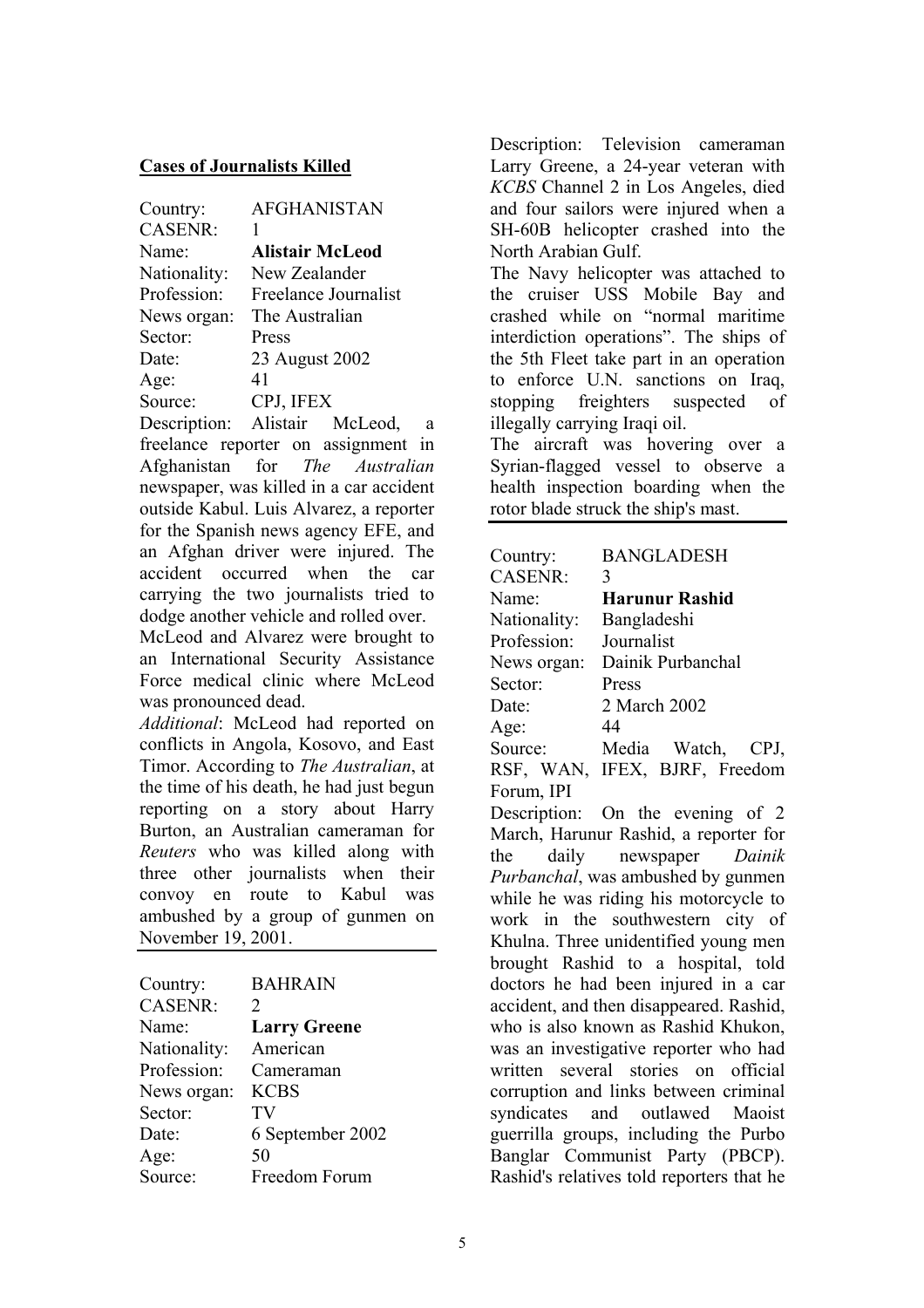was on a PBCP hit list. He had also received anonymous death threats throughout his career.

Local journalists believe Rashid was killed for his reporting.

Bangladesh's crime-ridden southwest region is the most dangerous part of the country for journalists.

| Country:       | <b>BANGLADESH</b>     |
|----------------|-----------------------|
| <b>CASENR:</b> | 4                     |
| Name:          | <b>Shukur Hossein</b> |
| Nationality:   | Bangladeshi           |
| Profession:    | Journalist            |
| News organ:    | Anirban               |
| Sector:        | Press                 |
| Date:          | 5 July 2002           |
| Age:           | 40                    |
| Source:        | <b>BJRF</b>           |

Description: Shukur Hossain, crime reporter for the Khulna-based newspaper *Anirban*, was kidnapped at around midnight on 5 July by a group of about 35 armed men from his home in Ula, a village near the town of Dumuria in Khulna District. Police suspect the assailants belong to the outlawed Biplobi Communist Party, one of several guerrilla groups active in the southwest.

Bangladesh's crime-ridden southwestern region is the most dangerous area in the country for journalists.

| Country:                         | <b>BOLIVIA</b>  |                            |      |
|----------------------------------|-----------------|----------------------------|------|
| <b>CASENR:</b>                   | 5               |                            |      |
| Name <sup>-</sup>                |                 | <b>Maria Teresa Guzman</b> |      |
| de Carrasco                      |                 |                            |      |
| Nationality:                     | <b>Bolivian</b> |                            |      |
| Profession:                      | Journalist      |                            |      |
| News organ:                      | El Diario       |                            |      |
| Sector:                          | Press           |                            |      |
| Date:                            | 10 April 2002   |                            |      |
| Age:                             |                 |                            |      |
| Source:                          | IAPA, IFEX,     |                            | IFJ, |
| WIPC, IPI, WAN, PFC              |                 |                            |      |
| Description: Morio Teresa Curmón |                 |                            |      |

Description: Maria Teresa Guzmán de Carrasco was killed when a bomb placed in her car exploded as she was returning home from *El Diario*'s offices on the evening of 10 April 2002. The journalist's driver was injured in the explosion. Guzmán, who was in charge of the newspaper's magazine for women, was the wife of *El Diario*'s general director, Jorge Carrasco Jahnsen, and it is suspected that the bomb was intended for him. Had Carrasco not stayed at the office to continue editing the next day's paper, he too would have been travelling in the car. Carrasco has stated that he believes that the attack is linked with the investigative journalism practiced by the newspaper. He also reported that

ten other *El Diario* employees had been physically attacked in the last six months.

| Country:                    | <b>BRAZIL</b>       |
|-----------------------------|---------------------|
| <b>CASENR:</b>              | 6                   |
| Name:                       | <b>Tim Lopes</b>    |
| Nationality:                | <b>Brazilian</b>    |
| Profession:                 | Journalist          |
| News organ:                 | <b>TV</b> Globo     |
| Sector:                     | TV                  |
| Date:                       | 9 June 2002         |
| Age:                        | 50                  |
| $C_{\alpha\mu\alpha\alpha}$ | <b>EEMAI</b><br>TET |

Source: IFJ, FENAJ, IAPA, CPJ, IFEX, RSF, WAN, IPI, Freedom Forum, EJC

Description: The death of Tim Lopes was officially confirmed by the Rio de Janeiro police on 9 June. Lopes, an award-winning investigative reporter with *TV Globo* in Brazil, had disappeared several days earlier while working on assignment in the suburbs of Rio de Janeiro, at an impoverished community, known as a favela.

On 2 June, the journalist traveled to Favela Vila Cruzeiro. His driver met him at the favela at about 8 p.m. (local time), but the journalist told the driver that he needed more time to finish his work. They agreed to meet again at 10 p.m., but Lopes never arrived. This was Lopes' fourth visit to Vila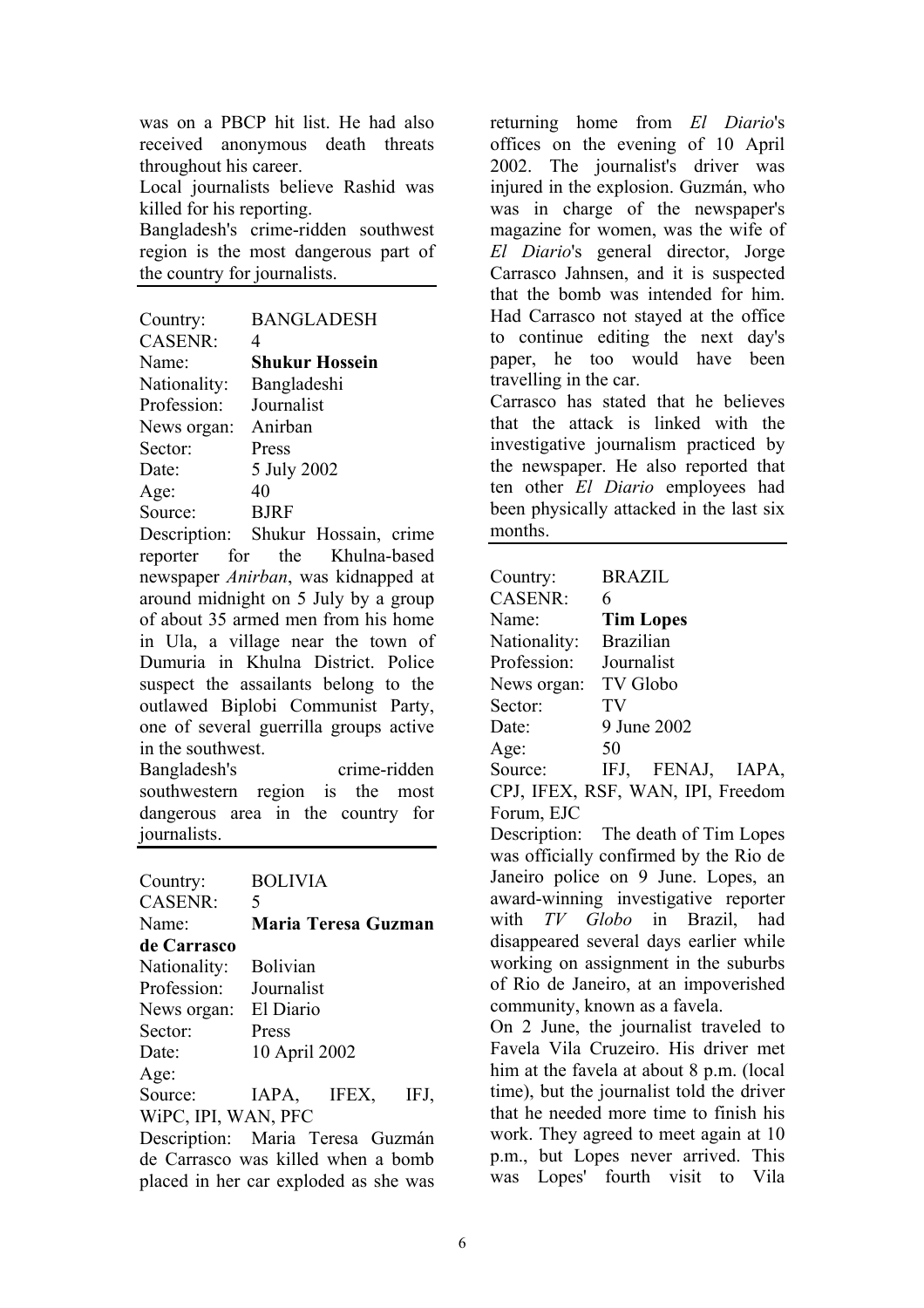Cruzeiro, and this time, he was carrying a hidden camera.

According to *TV Globo*, Lopes was working on a report about parties hosted by drug traffickers in Vila Cruzeiro that allegedly involved drugs and the sexual exploitation of minors. The inhabitants of the favela had told Lopes that they were powerless against drug traffickers and had complained about the lack of police action.

On 3 June, *TV Globo* reported Lopes' disappearance to the police.

According to the Rio de Janeiro Civil Police, two suspects, both members of a gang headed by local drug trafficker Elias Pereira da Silva, a leading suspect in the disappearance of Lopes, were arrested on the morning of 9 June. Both men claimed that they heard how Lopes was murdered but denied any involvement in his killing.

According to the suspects' depositions, details of which the police released and the Brazilian press published, drug traffickers close to Pereira da Silva kidnapped Lopes in Vila Cruzeiro around midnight on 2 June. After Lopes told them he was a *TV Globo* reporter, the traffickers called Pereira da Silva, who was in a nearby favela.

They tied Lopes' hands, forced him into a car, and took him to the favela where Pereira da Silva was staying. There, they beat the reporter and shot him in the feet so that he could not escape. Then they held a mock trial and sentenced Lopes to death. Pereira da Silva killed Lopes with a sword, and the body was burned and buried in a clandestine cemetery, said the suspects.

The police found charred human remains shortly after Lopes' disappearance.

Based on testimony by the two suspects, however, law enforcement officials do not think the unidentified body is that of Lopes and they continue to search for the reporter's body.

*Additional*: Lopes received Brazil's most important journalism award in December 2001 for a *TV Globo* report on drug trafficking. The report, which was titled "Drug Fair" and was broadcast in August 2001, was filmed with a hidden camera and showed how traffickers sold drugs in a makeshift open drug market in a favela outside Rio de Janeiro.

| Country:                                  | <b>BRAZIL</b>     |              |
|-------------------------------------------|-------------------|--------------|
| CASENR:                                   | 7                 |              |
| Name:                                     | <b>Domingos</b>   | <b>Savio</b> |
| <b>Brandao Lima</b>                       |                   |              |
| Nationality: Brazilian                    |                   |              |
| Profession: Owner,                        |                   | Publisher,   |
| Columnist                                 |                   |              |
| News organ:                               | Folha do Estado   |              |
| Sector:                                   | Press             |              |
| Date:                                     | 30 September 2002 |              |
| Age:                                      | 40                |              |
| Source: FENAJ, IAPA, CPJ,                 |                   |              |
| IFEX, WiPC, WAN, RSF, Periodistas         |                   |              |
| Description: Brazilian journalist         |                   |              |
| Domingos Sávio Brandão Lima Júnior        |                   |              |
| was the owner, publisher, and a           |                   |              |
| columnist of the daily Folha do           |                   |              |
| Estado, which is based in the city of     |                   |              |
| Cuiabá, in the central Brazilian state of |                   |              |
| Mato Grosso.                              |                   |              |
| Brandão was shot at least 5 times by      |                   |              |

two unidentified men on a motorcycle. The two men had been waiting for Brandão near the paper's new offices, which are under construction.

As Brandão was surveying the exterior of the building with an engineer from the construction company, the gunmen approached the journalist, shot him in the chest and head with a 9 mm handgun, and then fled on the motorcycle. Several people witnessed the murder.

In an editorial, the paper blamed the murder on a "parallel power," a reference to organized crime groups that have taken over Mato Grosso. The paper attributed Brandão's death to the paper's extensive coverage of drug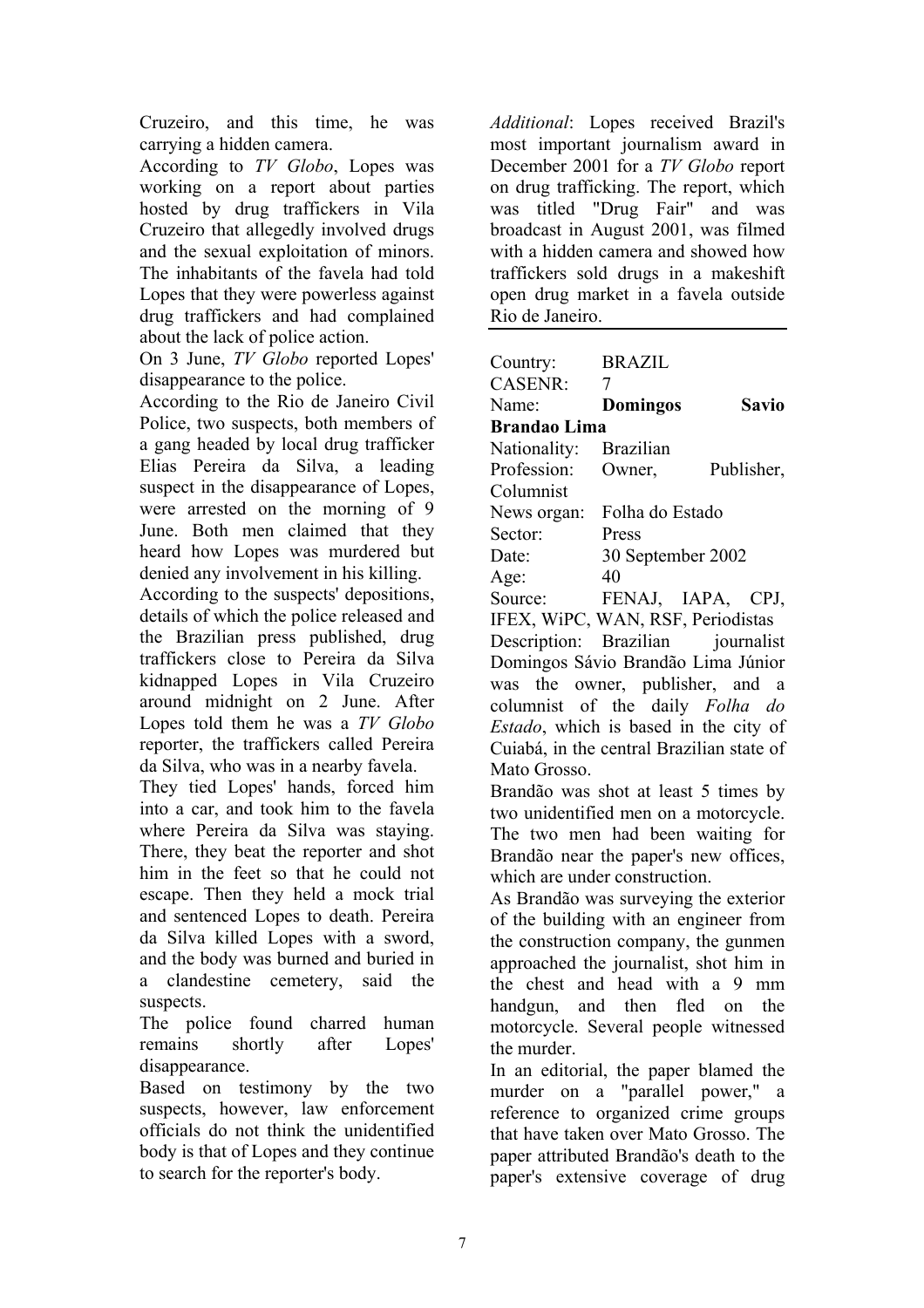trafficking, illegal gambling, and acts of corruption involving public officials.

Brandão had not received any threats, according to the newspaper. Police investigators said evidence indicates that his murder was a contract killing.

| Country:       | <b>BURUNDI</b>                |
|----------------|-------------------------------|
| <b>CASENR:</b> | 8                             |
| Name:          | Hamissi Bizimana              |
| Nationality:   | Burundian                     |
| Profession:    | Journalist                    |
| News organ:    | Bonesha FM                    |
| Sector:        | Radio                         |
| Date:          | 6 August 2002                 |
| Age:           |                               |
| Source:        | Reuters                       |
| Description:   | <b>Burundian</b><br>$r\alpha$ |

Description: Burundian rebels attacked the outskirts of the capital ahead of peace talks early August, killing a journalist, his 2-year-old son and a woman.

The journalist, Hamissi Bizimana, leaped from his car when it was hit by a grenade blast during the attack, but rebels shot him when he rushed back to help his dying child.

"Hamissi managed to escape from the car and hide himself in the gutter," his colleague Abbas Mbazumutima from *Bonesha FM* radio told Reuters.

"But then he saw his son in agony and he rushed to him to at least say goodbye. At that moment the rebels saw him and shot him dead."

Grenade explosions and the rattle of gunfire echoed over the north of Bujumbura that evening as large numbers of rebels descended from the hills over the town and shot at passing cars in the northern Mutanga district.

| Country:               | <b>COLOMBIA</b> |               |
|------------------------|-----------------|---------------|
| <b>CASENR:</b>         | 9               |               |
| Name:                  | Orlando         | <b>Sierra</b> |
| <b>Hernandez</b>       |                 |               |
| Nationality: Colombian |                 |               |

Profession: Assistant Editor News organ: La Patria Sector: Press Date: 2 February 2002  $Age: 42$ Source: WAN, IPYS, IFEX, IPI, Freedom Forum, RSF Description: Orlando Sierra Hernandez, assistant editor of the regional daily *La Patria*, was shot several times on 30 January in front of

the newspaper's offices in Manizales. He died on 2 February. Hernandez was known for his anti-corruption investigations.

Some of the leading newspapers in Colombia, including *El Tiempo* and the newsmagazine *Cambio*, published results of a joint investigation that implicated local politicians in the murder. According to the investigation, the politicians, whom Hernandez often accused of corruption, may have ordered his murder. Police say that they have found no evidence to support that theory.

| Country:                                  | <b>COLOMBIA</b>                    |  |
|-------------------------------------------|------------------------------------|--|
| CASENR:                                   | 10                                 |  |
| Name:                                     | <b>Hector Sandoval</b>             |  |
| Nationality:                              | Colombian                          |  |
| Profession: Cameraman                     |                                    |  |
| News organ:                               | <b>RCN</b>                         |  |
| Sector:                                   | TV                                 |  |
| Date:                                     | 12 April 2002                      |  |
| Age:                                      |                                    |  |
| Source:                                   | IFJ, CPJ, RSF, IFEX,               |  |
|                                           | IAPA, Freedom Forum, IPI, WAN      |  |
|                                           | Description: Hector Sandoval,      |  |
| cameraman for RCN Television died on      |                                    |  |
| 12 April from injuries obtained the       |                                    |  |
| previous day when a <i>RCN Television</i> |                                    |  |
| news crew came under fire in a            |                                    |  |
| mountainous region outside the            |                                    |  |
| southwestern city of Cali where the       |                                    |  |
| army was pursuing fighters from the       |                                    |  |
| Revolutionary Armed Forces of             |                                    |  |
| Colombia (FARC). The rebels had just      |                                    |  |
| kidnapped 13 provincial lawmakers         |                                    |  |
|                                           | and four aides and were apparently |  |
|                                           |                                    |  |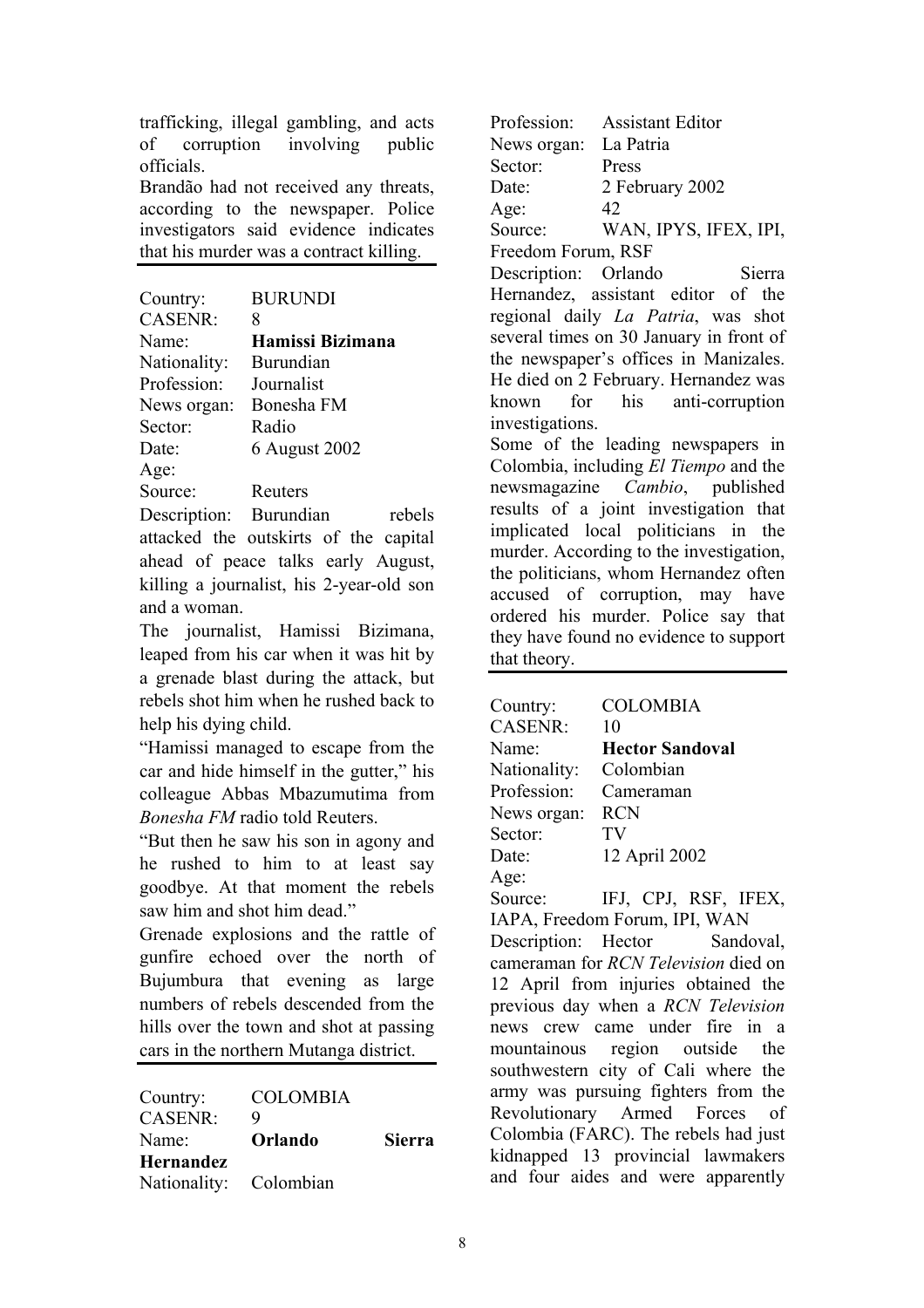seeking refuge when the army launched an operation to free the captives.

The journalists had decided to turn back when an army helicopter hovering above opened fire on their vehicle. The letters "RCN" were marked in large, bright colors on the roof and both sides of the vehicle.

A bullet pierced the roof and tore through the crew's driver, Walter López's arm and into his body, killing him instantly.

Fifteen minutes after López was shot, a bullet from the helicopter ripped through cameraman Hector Sandoval's left leg.

Continued fighting forced the journalists, Sandoval, and *RCN* correspondent Luz Estela Arroyave to hide in the ravine for about two hours. Journalists from a local newspaper who had also come to cover the combat later took them to a local hospital.

The army has opened an investigation into the killings, said an army spokesman in Bogotá, the capital, who asked to remain anonymous.

| Country:       | <b>COLOMBIA</b>                  |  |  |
|----------------|----------------------------------|--|--|
| <b>CASENR:</b> | 11                               |  |  |
| Name:          | <b>Efrain Varela Noriega</b>     |  |  |
| Nationality:   | Colombian                        |  |  |
| Profession:    | Journalist / Owner               |  |  |
| News organ:    | Radio Meridiano-70               |  |  |
| Sector:        | Radio                            |  |  |
| Date:          | 28 June 2002                     |  |  |
| Age:           | 56                               |  |  |
| Source:        | CPJ, IPYS, FLIP,                 |  |  |
|                | WAN, IFEX, IAPA, IPI, RSF, CJFE, |  |  |
| Freedom Forum  |                                  |  |  |

Description: Efraín Varela Noriega, owner of *Radio Meridiano-70*, was driving home when gunmen yanked him from his car and shot him in the face and chest.

Varela hosted two polemical news and opinion programs for the station in the town of Arauca and criticized all sides fighting in Colombia's 38-year civil conflict.

According to the journalist's co-host, less than a week before the killing, Varela told listeners during his morning news show, Varela Noriega reported that fighters from the paramilitary United Self-Defense Forces of Colombia, or AUC, had arrived in Arauca and were patrolling the streets in the town, which is on the border with Venezuela.

Three years ago, Varela's name appeared on a list of people that the paramilitary army had declared military targets, said the acting police commander, adding that authorities were investigating rumors that the AUC was responsible for the killing.

In recent months, Varela had begun warning his only child that his life could be in danger.

| Country:                               | GEORGIA                     |  |  |
|----------------------------------------|-----------------------------|--|--|
| CASENR:                                | 12                          |  |  |
| Name:                                  | <b>Ayup Paikayev</b>        |  |  |
| Nationality:                           | Chechen                     |  |  |
| Profession:                            | Journalist                  |  |  |
| News organ:                            | Rustavi-2                   |  |  |
| Sector:                                | TV                          |  |  |
| Date:                                  | 29 April – 5 May 2002       |  |  |
| Age:                                   |                             |  |  |
| Source:                                | Radio Free<br>Europe,       |  |  |
| <b>CJES</b>                            |                             |  |  |
|                                        | Description: A refugee from |  |  |
| Chechnya, journalist Ayup Paikayev, a  |                             |  |  |
| journalist with Rustavi-2 TV, was      |                             |  |  |
| killed in Pankisi Gorge. His reports   |                             |  |  |
| covered illegal arms trade by Russian  |                             |  |  |
| peacekeepers in South Ossetia aided by |                             |  |  |
| Georgians. The arms were sold to       |                             |  |  |
| Chechens. By some reports, Paikayev    |                             |  |  |
| had been sentenced by Chechen          |                             |  |  |
| fighters.                              |                             |  |  |
|                                        |                             |  |  |

| Country: | <b>INDIA</b>           |
|----------|------------------------|
| CASENR:  | 13                     |
| Name:    | <b>Paritosh Pandey</b> |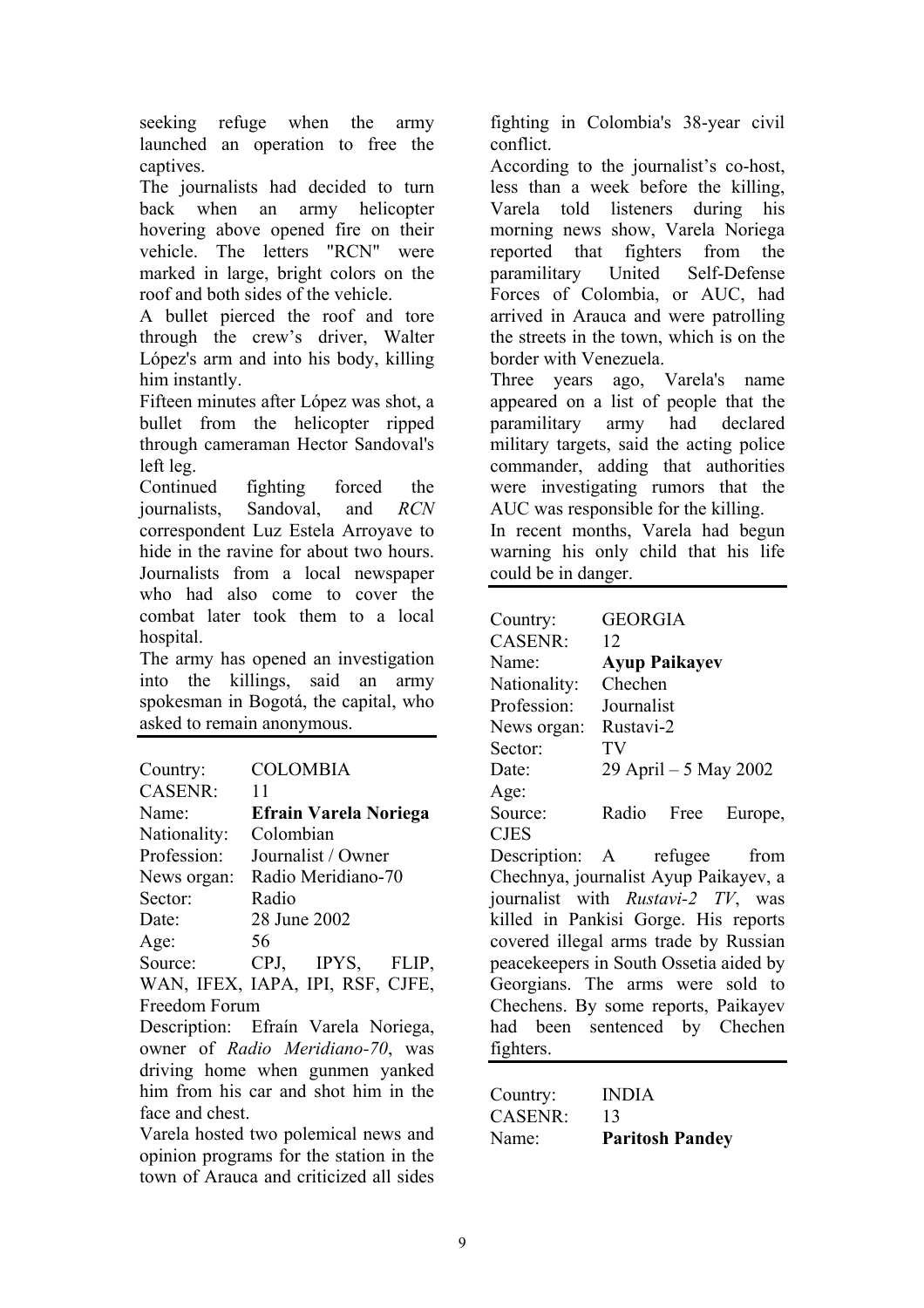| Nationality:            | Indian                |  |
|-------------------------|-----------------------|--|
| Profession:             | Journalist            |  |
| News organ:             | Jansatta Express      |  |
| Sector:                 | Press                 |  |
| Date:                   | 14 April 2002         |  |
| Age:                    | 32                    |  |
| Source:                 | RSF, IFEX, CJFE, CPJ, |  |
| WAN, Freedom Forum, IPI |                       |  |

Description: Paritosh Pandey, a crime reporter for the Hindi-language local daily *Jansatta Express* was murdered on the evening of April 14 while watching television at his home in Lucknow, in the state of Uttar Pradesh. Pandey was shot five times at point-blank range by several individuals. He was hit in the head and died instantly. Pandey's assassins escaped.

After learning of their colleague's murder, a group of journalists demonstrated outside the main Lucknow police station, demanding swift action from authorities accused of not taking the killing seriously. A struggle ensued and one journalist was injured when he was struck with the butt of a police officer's pistol.

According to his family and colleagues, Pandey's murder is almost certainly linked to his articles on oganized crime in Lucknow.

| Country:                         | <b>INDIA</b>          |                |
|----------------------------------|-----------------------|----------------|
| <b>CASENR:</b>                   | 14                    |                |
| Name:                            | Yambem                | Meghajit       |
| Singh                            |                       |                |
| Nationality:                     | Indian                |                |
| Profession:                      | Journalist            |                |
| News organ:                      | North East Vision     |                |
| Sector:                          | TV                    |                |
| Date:                            | 13 October 2002       |                |
| Age:                             |                       |                |
| Source:                          | RSF, EJC, IFJ, IFEX,  |                |
| CJFE, WAN, IPI                   |                       |                |
| Description: Armed men shot dead |                       |                |
|                                  | $1' \cdot \mathbf{v}$ | $\blacksquare$ |

television journalist Yambem Meghajit Singh in Imphal, in the north-eastern state of Manipur. The killing came a

few days after two other journalists were kidnapped by a separatist group. Singh, who worked on the audio-visual production company *North East Vision*'s weekly programme, was killed after being tortured by armed men. He was found with his hands tied behind his back and his body was covered with bruises.

Colleagues suspect that one of the region's separatist groups killed Singh. Singh, who was also Vice President of the Manipur Electronic Media Journalists' Union, had criticized separatist groups and local politicians on his programme and had also planned to investigate corruption in the state.

| Country:                                   | <b>INDIA</b>  |                                       |  |
|--------------------------------------------|---------------|---------------------------------------|--|
| <b>CASENR:</b>                             | 15            |                                       |  |
| Name:                                      | Ram           | <b>Chander</b>                        |  |
| Chaterpatti                                |               |                                       |  |
| Nationality:                               | Indian        |                                       |  |
| Profession:                                | Editor        |                                       |  |
| News organ:                                | Poora Sach    |                                       |  |
| Sector:                                    | Press         |                                       |  |
| Date:                                      | 14 April 2002 |                                       |  |
| Age:                                       | 52            |                                       |  |
| Source:                                    |               | RSF, IFEX, WAN, IPI,                  |  |
| NUJI, IFJ                                  |               |                                       |  |
|                                            |               | Description: Editor of a local        |  |
|                                            |               | newspaper, <i>Poora Sach</i> , in the |  |
| northern state of Haryana, Ram             |               |                                       |  |
| Chander Chaterpatti was shot four          |               |                                       |  |
| times by an unidentified assailant         |               |                                       |  |
| outside his home in Sirsa on October       |               |                                       |  |
| 24. He died a month later in a Delhi       |               |                                       |  |
| hospital. Chaterpatti was reportedly       |               |                                       |  |
| targeted by a religious sect, Dera Sacha   |               |                                       |  |
| Sauda, following his reports about the     |               |                                       |  |
| sect's illegal activities, including a sex |               |                                       |  |
| scandal. He had received several           |               |                                       |  |
| threats from the group.                    |               |                                       |  |
|                                            |               |                                       |  |

| Country: | <b>INDONESIA</b>    |
|----------|---------------------|
| CASENR:  | 16                  |
| Name:    | <b>Beata Pawlak</b> |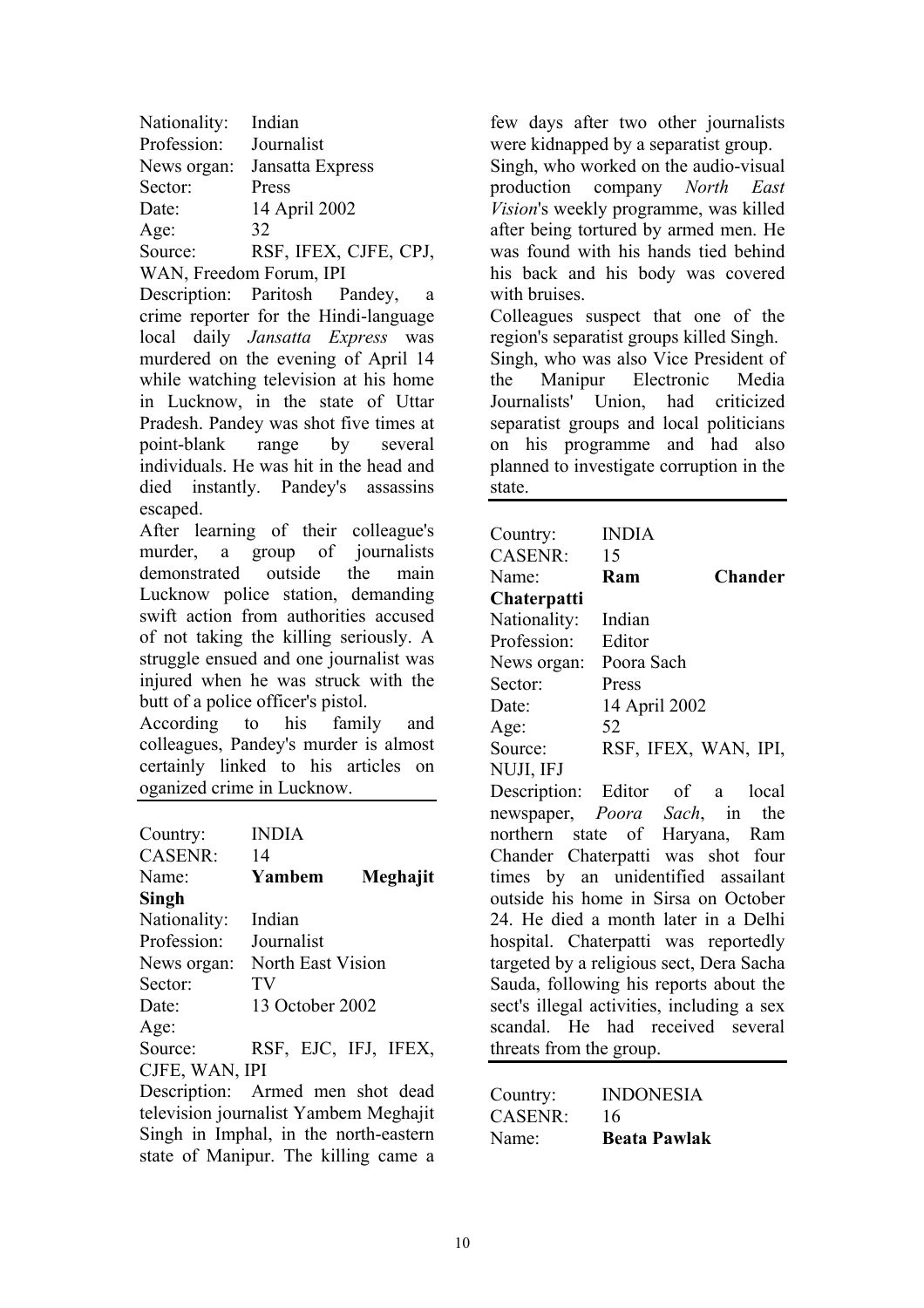| Nationality:                              | Polish                                 |  |  |
|-------------------------------------------|----------------------------------------|--|--|
| Profession:                               | Journalist                             |  |  |
| News organ:                               | Gazeta Wyborcza                        |  |  |
| Sector:                                   | Press                                  |  |  |
| Date:                                     | 12 October 2002                        |  |  |
| Age:                                      | -45                                    |  |  |
|                                           | Source: Associated Press               |  |  |
|                                           | Description: A reporter for Poland's   |  |  |
|                                           | largest daily Gazeta Wyborcza was      |  |  |
|                                           | among the victims of the October       |  |  |
|                                           | bombings on the Indonesian island of   |  |  |
|                                           | Bali, Beata Pawlak, 45, was identified |  |  |
|                                           | as one of the 192 victims by an        |  |  |
| Australian forensic team sent to the      |                                        |  |  |
| resort island after the October 12 blast. |                                        |  |  |
| Pawlak was reporting on poverty in        |                                        |  |  |
| Asia and was investigating the sources    |                                        |  |  |
|                                           | of terrorism, Gazeta Wyborcza said.    |  |  |
| She arrived in Bali two days before the   |                                        |  |  |
| attack.                                   |                                        |  |  |
|                                           |                                        |  |  |

| Country:       | <b>KUWAIT</b>          |  |  |
|----------------|------------------------|--|--|
| <b>CASENR:</b> | 17                     |  |  |
| Name:          | <b>Patrick Bourrat</b> |  |  |
| Nationality:   | French                 |  |  |
| Profession:    | Journalist             |  |  |
| News organ:    | TF1                    |  |  |
| Sector:        | TV                     |  |  |
| Date:          | 22 December 2002       |  |  |
| Age:           | 48                     |  |  |
| Source:        | IFEX, Freedom<br>IFJ,  |  |  |
| Forum          |                        |  |  |

Description: Patrick Bourrat, a veteran foreign correspondent for France's TF1 television channel, died from wounds he sustained after he was hit by a tank while trying to warn another media staff colleague who was in the path of the vehicle.

Bourrat was one of scores of journalists and media staff covering the long-running Operation Desert Spring training exercise in Kuwait, which involves 12,000 United States troops. Much of the exercise involves live-fire training drills.

Country: MEXICO CASENR: 18

| Name:           | <b>Felix</b>    | Fernandez              |
|-----------------|-----------------|------------------------|
| Garcia          |                 |                        |
| Nationality:    | Mexican         |                        |
| Profession:     | Editor          |                        |
| News organ:     | Nueva Opción    |                        |
| Sector:         | Press           |                        |
| Date:           | 18 January 2002 |                        |
| Age:            | 37              |                        |
| Source:         |                 | IFJ, CENSOS, IFEX,     |
| RSF, WAN,       | WiPC, IAPA,     | IPI.                   |
| <b>SNRPTASC</b> |                 |                        |
| Docorintion:    |                 | Eoliv Fornóndoz Goroío |

Description: Felix Fernández García, editor of the magazine *Nueva Opción*, was shot dead by unidentified individuals as he left a restaurant in the town of Miguel Alemán in the state of Tamaulipas.

Having previously received death threats, Fernández had employed two bodyguards but neither was able to save him.

The motive for the killing has yet to be clarified but it may be connected with the publication by *Nueva Opción* of articles that link the town's former mayor with a drugs cartel. Fernández García had also written a piece accusing a political candidate in the 2001 campaign of involvement in criminal activity.

| Country:                              | <b>NEPAL</b>     |               |  |
|---------------------------------------|------------------|---------------|--|
| <b>CASENR:</b>                        | 19               |               |  |
| Name:                                 | Nawaraj          | <b>Sharma</b> |  |
| Basant                                |                  |               |  |
| Nationality:                          | Nepalese         |               |  |
| Profession:                           | Editor           |               |  |
| News organ:                           | Karnali Sandesh  |               |  |
| Sector:                               | Press            |               |  |
| Date:                                 | <b>June 2002</b> |               |  |
| Age:                                  |                  |               |  |
| Source: FNJ, IPI, IFJ, CPJ, RSF,      |                  |               |  |
| CEHURDES, NUJN, CJFE                  |                  |               |  |
| Description: According to reports, on |                  |               |  |
| 13 August the mutilated body of       |                  |               |  |
| Nawaraj Sharma Basant, editor of the  |                  |               |  |
| independent Karnali Sandesh           |                  |               |  |
| magazine in western Nepal and         |                  |               |  |
| president of the local branch of the  |                  |               |  |
| Federation of Nepalese Journalists,   |                  |               |  |
|                                       |                  |               |  |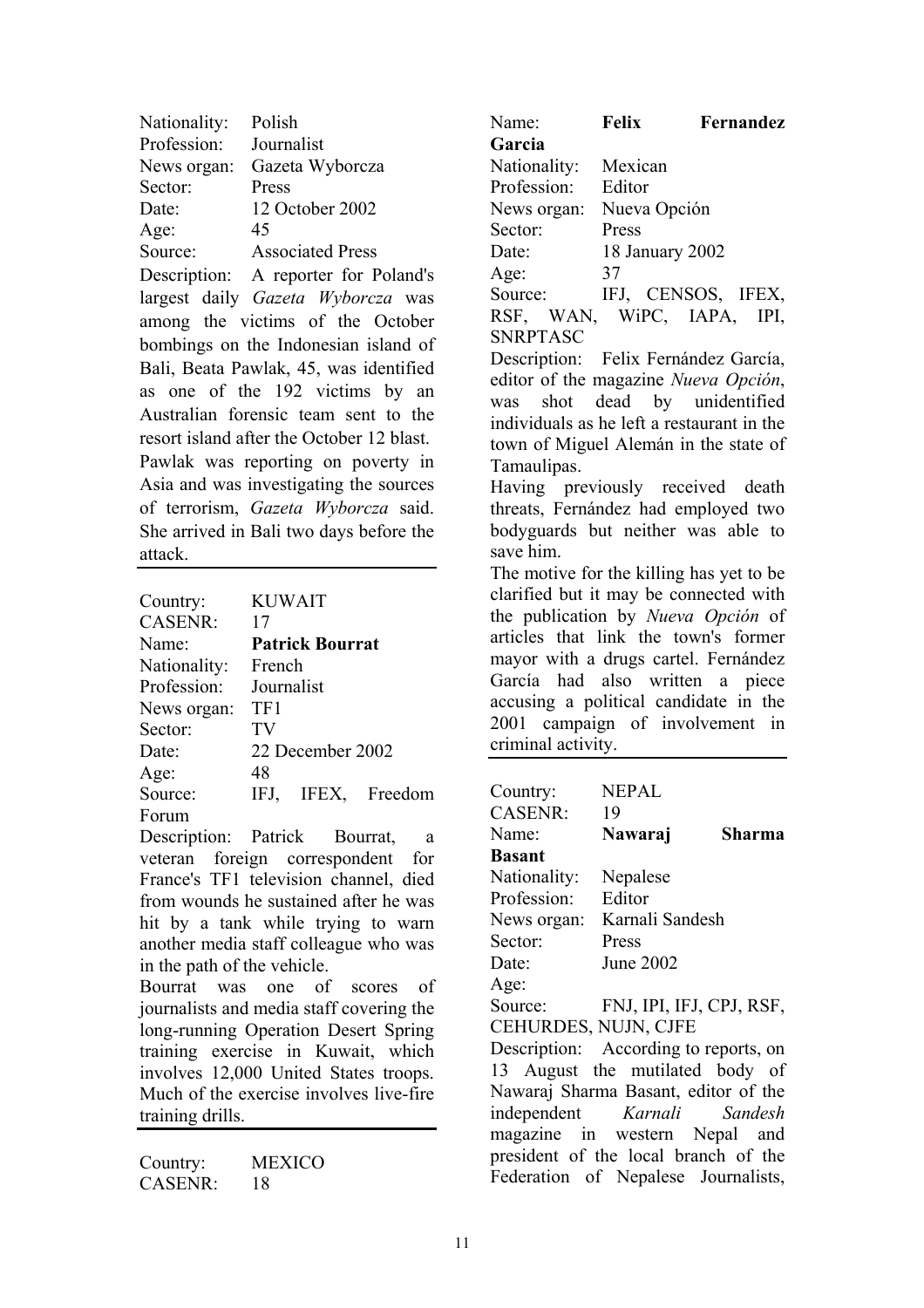was found near the village of Suna in Karnali province. His murderers, identified as Maoist rebels, had cut off his limbs, removed his eyes and killed him with a bullet to the chest. Armed men had reportedly abducted Nawaraj Sharma Basant from his home in the district of Kalikot on 1 June.

He had been previously kidnapped in February by a Maoist group and held for nearly three months. After his release in May, he was questioned for five days by the security forces, who suspected him of being a Maoist spy.

| Country:       | <b>NEPAL</b>         |
|----------------|----------------------|
| <b>CASENR:</b> | 20                   |
| Name:          | Krishna Sen          |
| Nationality:   | Nepalese             |
| Profession:    | Editor               |
| News organ:    | Janadisha            |
| Sector:        | Press                |
| Date:          | <b>June 2002</b>     |
| Age:           |                      |
| Source:        | IFJ, IFEX, RSF, CPJ, |

IPI, WAN, CEHURDES, NPU, FNJ, NUJN

Description: Krishna Sen, Editor of *Janadisha*, was arrested on 20 May and international sources say he died, probably sometime in June, after being tortured at an undisclosed prison to make him confess to his ties to the Maoist movement and his contacts with the Maoist leaders.

His body was handed over to his family for cremation but the authorities did not supply any information on the reasons for Sen's death. According to several sources in Kathmandu he was in good health before his arrest. Sen, who police say was an official of the Nepalese Communist Party (Maoist) for the Kathmandu region, was detained in an unknown place for nearly one month.

In March a Nepalese court ordered Sen's release after more than two years in prison for having published an interview with rebel leader Baburam Bhattarai.

| Country:        | <b>NEPAL</b> |                  |      |
|-----------------|--------------|------------------|------|
| <b>CASENR:</b>  | 21           |                  |      |
| Name:           |              | Ambika Timsina   |      |
| Nationality:    | Nepalese     |                  |      |
| Profession:     | Journalist   |                  |      |
| News organ:     |              | Janadesh, Mahima |      |
| Sector:         | Press        |                  |      |
| Date:           |              | 12 December 2002 |      |
| Age:            | 26           |                  |      |
| Source:         | IFEX,        | RSF,             | WAN, |
| <b>CEHURDES</b> |              |                  |      |

Description: The body of journalist Ambika Timsina was found on 12 December 2002 near the village of Pathari, in the southeastern province of Koshi. He had been shot and beaten. The previous day, eight masked men had kidnapped him from his home. Friends and colleagues of Timsina said the killers may have been Maoists who suspected him of being an informer for

the security forces.

| Country:               | <b>PAKISTAN</b>                             |
|------------------------|---------------------------------------------|
| CASENR:                | 22                                          |
| Name:                  | <b>Daniel Pearl</b>                         |
| Nationality: American  |                                             |
| Profession: Journalist |                                             |
|                        | News organ: Wall Street Journal             |
| Sector:<br>$\int$ a.   | Press                                       |
| Date:                  | January-February 2002                       |
| Age:                   | 38                                          |
|                        | Source: IFJ, TNG-CWA, CPJ,                  |
|                        | RSF, IPI, IFEX, WAN, CJFE, WPFC,            |
| PPF, FH, NUJI, AIJ     |                                             |
|                        | Description: U.S. government                |
|                        | officials confirmed on 21 February that     |
|                        | Daniel Pearl, kidnapped South Asia          |
|                        | correspondent for The Wall Street           |
|                        | Journal, had been killed by his captors.    |
|                        | The exact date of his murder is not         |
|                        | known, but officials announced his          |
|                        | death after receiving a graphic, three-     |
|                        | and-a-half-minute digital videotape         |
|                        | that contains many horrifying images,       |
|                        | including a scene in which one of the       |
|                        | killers slits Pearl's throat and another in |
|                        |                                             |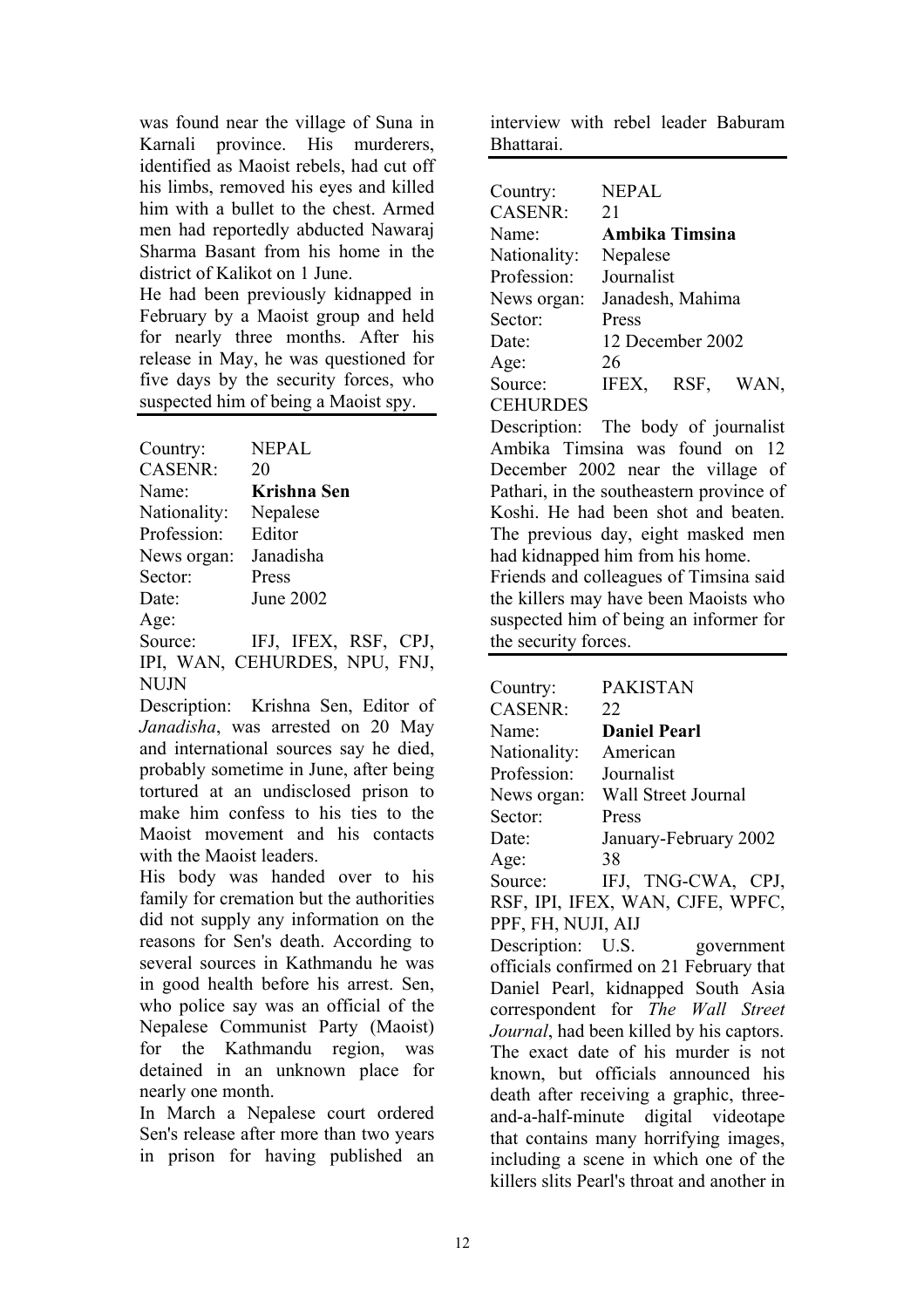which someone holds his severed head. The faces of the assailants are not visible on the video, according to news reports.

Pearl, went missing on 23 January in the port city of Karachi and was last seen on his way to an interview at the Village Restaurant. Four days later, a group calling itself "The National Movement for the Restoration of Pakistani Sovereignty" sent an e-mail to several U.S.- and Pakistan-based news organizations claiming responsibility for kidnapping Pearl. The e-mail also contained four photos of the journalist, including one in which he is held at gunpoint and another in which he is holding a copy of the January 24 issue of Pakistan's *Dawn* newspaper.

Another e-mail was sent on January 30, also including photographs of Pearl held captive. While the earlier e-mail had accused Pearl of being an American spy, this one branded him as an agent of the Mossad, Israel's spy agency, and said he would be killed within 24 hours unless the group's demands were met.

After scrutinizing the videotape received weeks later, authorities believe that Pearl may have been murdered even before the second email was sent.

In the videotaped footage, Pearl is apparently forced to identify himself as Jewish and to deliver scripted lines reiterating some of the demands made in the e-mails.

| Country:       | <b>PAKISTAN</b>      |
|----------------|----------------------|
| <b>CASENR:</b> | 23                   |
| Name:          | <b>Shahid Soomro</b> |
| Nationality:   | Pakistani            |
| Profession:    | Journalist           |
| News organ:    | Kawish               |
| Sector:        | Press                |
| Date:          | 20 October 2002      |
| Age:           | 26                   |

Source: IFJ, IFEX, WAN, RSF, PPF, EJC, CJFE, Freedom Forum, IPI Description: Shahid Soomro was shot outside his home while resisting a kidnapping attempt by five armed men. He died from his injuries en route to the hospital. It is believed that his killing was a revenge for his reporting of the recently concluded election campaign.

Soomro's reporting of the election campaign had angered the recently elected member of the provincial assembly from Kandhot, Mir Mehboob Bijarani, and Soomro had received death threats.

On the evening that he was killed, it is alleged that two brothers of Bijarani and three accomplices went to Soomro's home at approximately midnight. They called for him to come out of the house where they attempted to kidnap him. He was shot when he resisted their attempts to force him into their vehicle.

| Country:       | <b>PAKISTAN</b>                                 |
|----------------|-------------------------------------------------|
| <b>CASENR:</b> | 24                                              |
| Name:          | Shojun Hata                                     |
| Nationality:   | Japanese                                        |
| Profession:    | Producer/Journalist                             |
| News organ:    | <b>NHK</b>                                      |
| Sector:        | TV                                              |
| Date:          | 25 October 2002                                 |
| Age:           | 55                                              |
| Source:        | <b>Associated Press</b>                         |
|                | Description: Three members of a                 |
|                | Japanese television crew and<br>a               |
|                | Pakistani driver were killed in a road          |
|                | accident in a remote northern area of           |
| Pakistan.      |                                                 |
|                | $\Gamma$ lea agaidemt againmed an $V$ amalyaman |

The accident occurred on Korakoram Highway, 60 kilometers (37 miles) from the small town of Gilgit when their car veered out of control and plunged into a deep ravine.

The journalists were working on a documentary for Japanese television.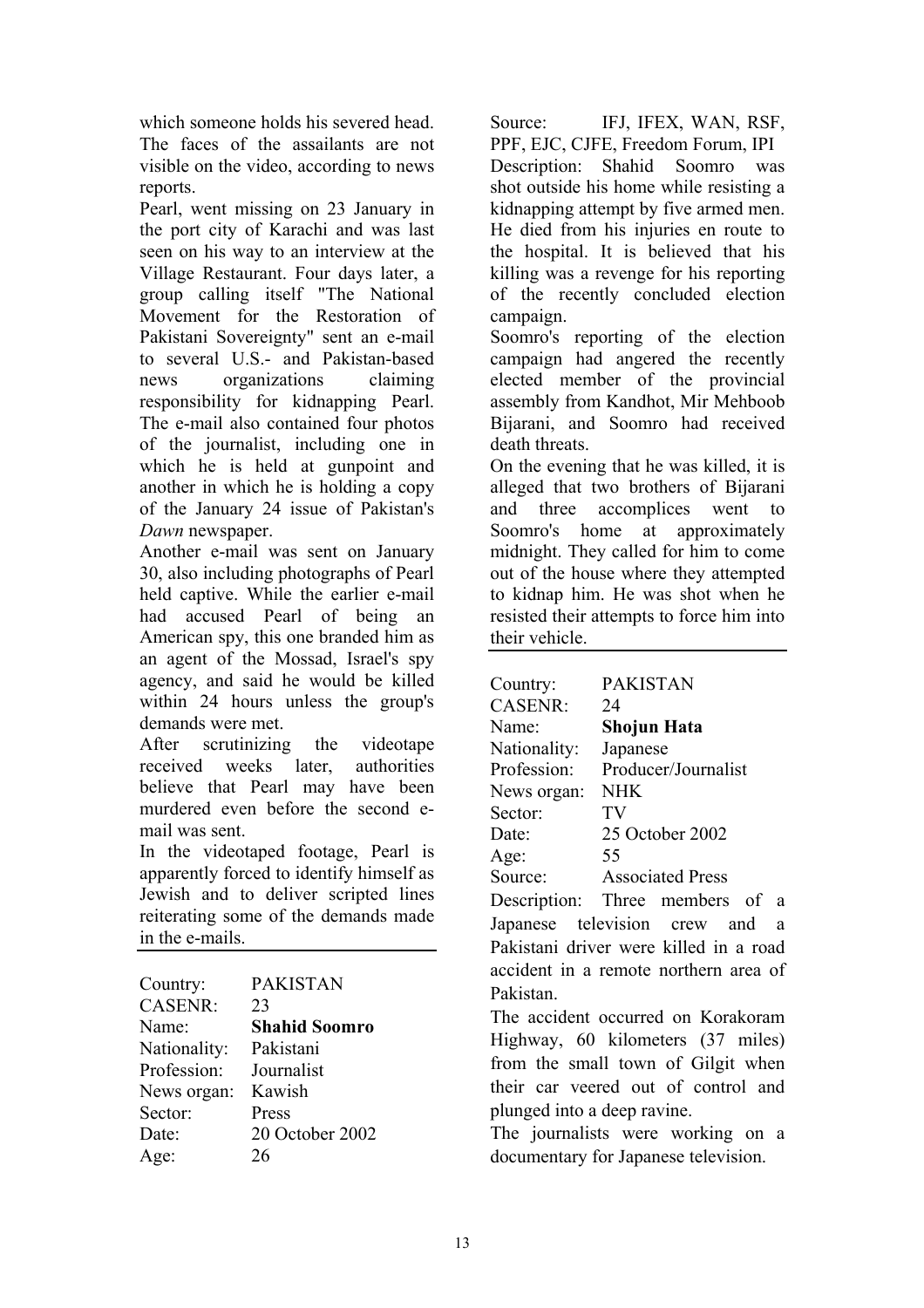Road accidents in the mountain areas of northern Pakistan are not uncommon. The road where the accident took place is an ancient route that goes up to Pakistan's northern border with China.

| Country:       | <b>PAKISTAN</b>         |
|----------------|-------------------------|
| <b>CASENR:</b> | 25                      |
| Name:          | Kiyoshi Honda           |
| Nationality:   | Japanese                |
| Profession:    | Cameraman               |
| News organ:    | <b>NHK</b>              |
| Sector:        | TV                      |
| Date:          | 25 October 2002         |
| Age:           | 35                      |
| Source:        | <b>Associated Press</b> |
|                |                         |

Description: Three members of a Japanese television crew and a Pakistani driver were killed in a road accident in a remote northern area of Pakistan.

The journalists were working on a documentary for Japanese television.

Road accidents in the mountain areas of northern Pakistan are not uncommon.

| Country:       | <b>PALESTINE</b>         |
|----------------|--------------------------|
| <b>CASENR:</b> | 26                       |
| Name:          | <b>Raffaele Ciriello</b> |
| Nationality:   | Italian                  |
| Profession:    | Freelance Photographer   |
| News organ:    | Corriere della Sera      |
| Sector:        | Press                    |
| Date:          | 13 March 2002            |
| Age:           | 42                       |
| Source:        | RSF, IFEX, IFJ, FNSI,    |
| CJFE,          | WAN, CPJ, PJS, Freedom   |
| Forum EJC      |                          |

Description: Free-lance photographer Raffaele Ciriello was killed by Israeli gunfire in the West Bank city of Ramallah.

Ciriello, who was on assignment for the Italian daily *Corriere della Sera*, is the first foreign journalist killed while covering the current Palestinian uprising, which began in September 2000.

The photographer died after being hit by several rounds of machine gun fire from the direction of an Israeli tank in Ramallah.

Italian television station *Rai Uno* journalists who were accompanying Ciriello at the time of the incident said they were trailing a group of Palestinian gunmen who were some 200 yards in front of the journalists.

The three journalists were standing inside a building off an alleyway when a tank emerged at one end of the street some 150 to 200 yards away. Ciriello left the building and pointed his camera at the tank. He then came under fire without warning. Ciriello was shot six times and died of his wounds soon afterward.

There was at least one Palestinian gunman in Ciriello's vicinity at the time of the shooting.

*Additional*: Ciriello had worked on many dangerous stories, taking pictures in Afghanistan, Bosnia and the Palestinian territories. He was married and had an infant daughter. Ciriello's Web site says he started covering war zones in 1992 and often worked with Maria Grazia Cutuli, the Italian journalist killed in Afghanistan in November 2001.

| Country:                           | <b>PALESTINE</b> |      |       |
|------------------------------------|------------------|------|-------|
| <b>CASENR:</b>                     | 27               |      |       |
| Name:                              | Amjad Bahjat     |      | - Al  |
| Alami                              |                  |      |       |
| Nationality:                       | Palestinian      |      |       |
| Profession:                        | Cameraman        |      |       |
| News organ: Al Nawras              |                  |      |       |
| Sector:                            | TV               |      |       |
| Date:                              | 18 March 2002    |      |       |
| Age:                               | 22               |      |       |
| Source:                            | $IPI$ ,          | Arab | Press |
| Freedom watch                      |                  |      |       |
| Description: Amjad Al Alami,       |                  |      |       |
| cameraman for local Palestinian TV |                  |      |       |
| station, Al Nawras, was killed by  |                  |      |       |
|                                    |                  |      |       |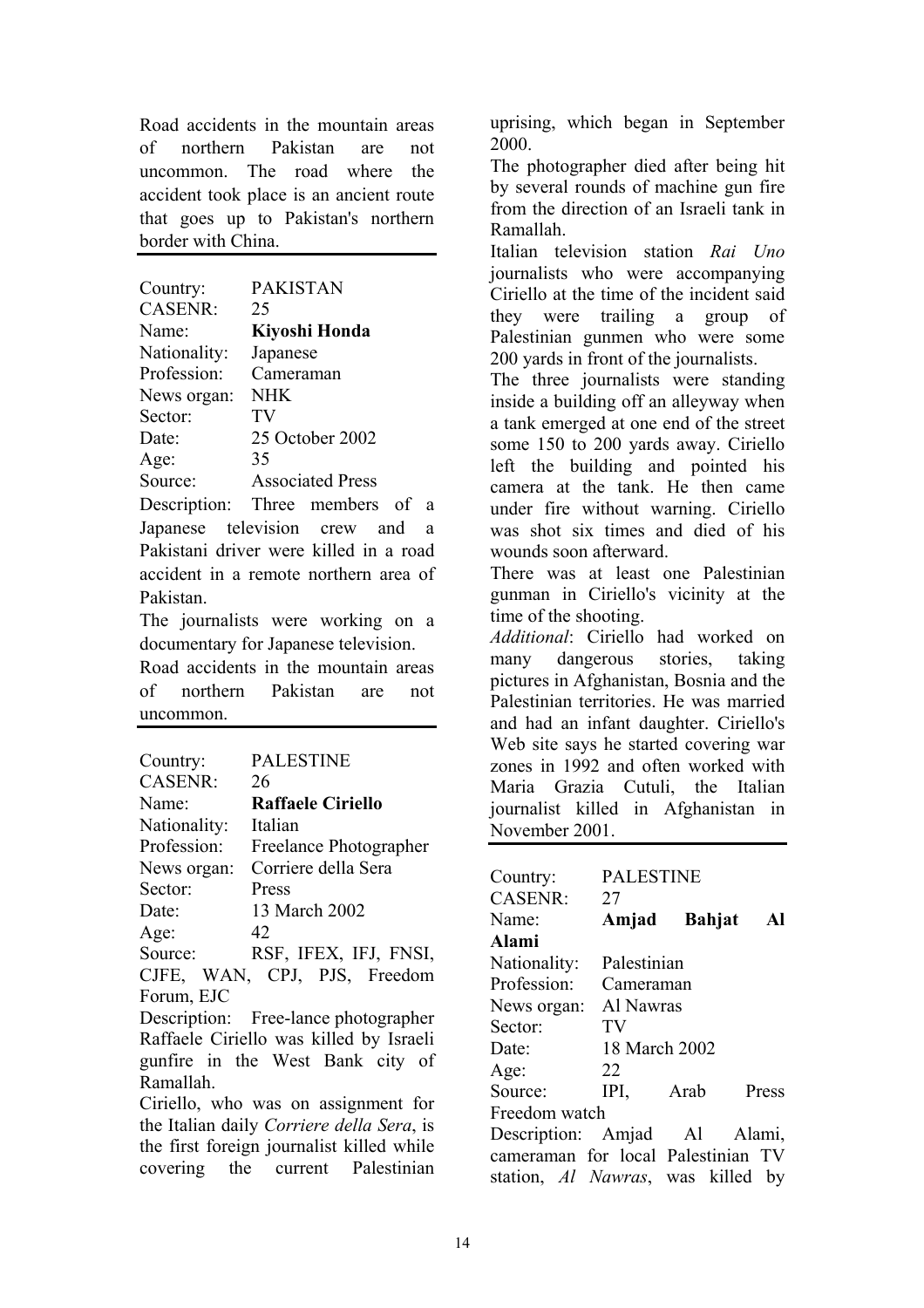Israeli gunfire in Hebron on March 18. Sources said he was wearing a bulletproof flak jacket clearly marked with the letters "TV" when he was killed by a single shot to the head by an Israeli sniper.

| Country:<br><b>CASENR:</b><br>Name <sup>.</sup> | <b>PALESTINE</b><br>28<br>Imad Abu Zahra |
|-------------------------------------------------|------------------------------------------|
| Nationality:                                    | Palestinian                              |
| Profession:<br>News organ:                      | Freelance Photographer                   |
| Sector:                                         |                                          |
| Date<br>Age:                                    | 12 July 2002<br>35                       |
| Source:<br>WAN                                  | RSF, IFEX, CPJ, IPI,                     |

Description: Palestinian freelance photographer Imad Abu Zahra died on 12 July from gunshot wounds he sustained the previous day in the West Bank town of Jenin. Dahla, a photographer for the official Palestinian news agency *WAFA* who was accompanying Abu Zahra, was also wounded.

Residents had gone into the city center of Jenin on 11 July, after Israeli forces lifted a curfew that had been in effect since June 21.

Wearing clothing identifying them as press, Dahla and Zahra went into the middle of a road to photograph an Israeli armored personnel carrier (APC) that had slammed into an electricity pole. Dahla said that he and Zahra were alone in the street at this point, facing two Israeli tanks (near the APC) that he estimated to be about 40 meters (44 yards) in front of them.

According to Dahla, moments after the two began taking photographs, a hail of gunfire erupted from one of the tanks. Dahla said he was hit in the leg with shrapnel. Dahla said he then looked over at Zahra and saw that he had also been injured in his thigh and was bleeding profusely.

Dahla said that as they tried to take shelter in a nearby building, the tanks continued to fire upon them. The two journalists remained in the building entrance, unable to get to a hospital. He estimates that more than 25 minutes passed before Zahra was helped into a taxi and taken to Jenin Hospital, where he died the following morning.

*Additional*: Abu Zahra also worked with foreign journalists, helping to arrange interviews, transportation and translations.

| Country:       | <b>PALESTINE</b>     |
|----------------|----------------------|
| <b>CASENR:</b> | 29                   |
| Name:          | Issam Hamza Tillawi  |
| Nationality:   | Palestinian          |
| Profession:    | Journalist           |
| News organ:    | Voice of Palestine   |
| Sector:        | Radio                |
| Date:          | 22 September 2002    |
| Age:           | 30                   |
| Source:        | IFJ, IFEX, PJS, WAN, |
| IPI, RSF       |                      |

Description: Palestinian journalist Issam Hamza Tillawi, working for *Voice of Palestine* radio, was shot dead while he was working in Ramallah. He died immediately from a single gunshot wound. The incident took place, says the Palestinian Journalists Syndicate, during a peaceful public protest over the Israeli isolation of President Yasser Arafat, which gathered several thousands of people. Tellawe was wearing a press jacket, thus clearly identified as a civilian working journalist.

| Country:       | <b>PAPUA</b>        | <b>NEW</b> |
|----------------|---------------------|------------|
| <b>GUINEA</b>  |                     |            |
| <b>CASENR:</b> | 30                  |            |
| Name:          | <b>Ben Taumai</b>   |            |
| Nationality:   | Papuan              |            |
| Profession:    | Journalist/Stringer |            |
| News organ:    | PNGFM, National     |            |
| Sector:        | Radio/Press         |            |
| Date:          | 14 December 2002    |            |
|                |                     |            |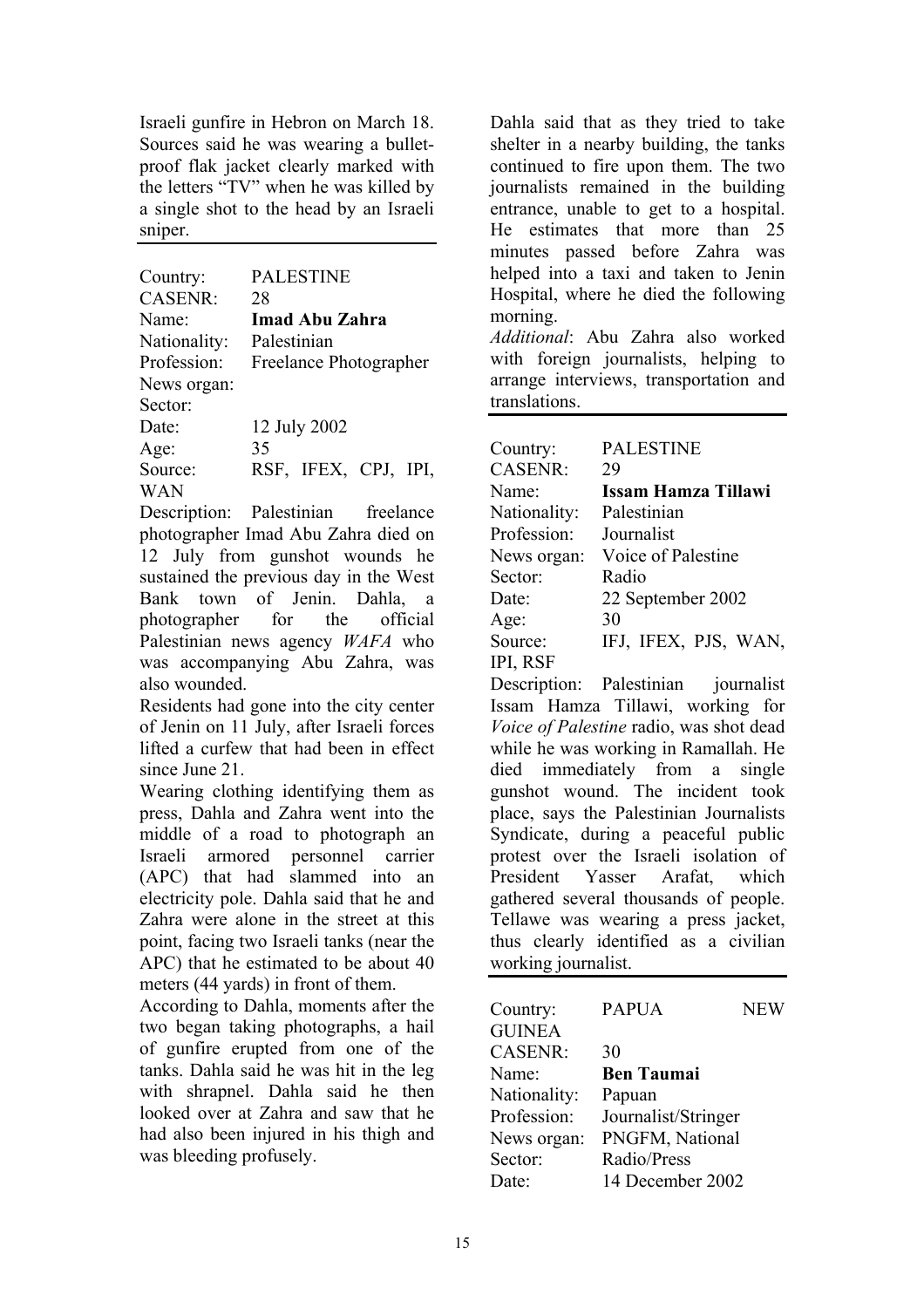Age:

Source: Associated Press

Description: A plane making an inaugural flight from a Papua New Guinea airstrip slammed into a cliff minutes after takeoff, killing all eight on board.

The accident followed the opening of a new airstrip in the rugged Finisterre Mountains about 500 kilometers (310 miles) northeast of the national capital Port Moresby. The plane was heading to the provincial capital, Madang, when it plowed into the cliff.

Among those dead in the crash on the north-western Rai Coast area on 14 December 2002 were Madang Deputy Governor Joe Tola, former Rai Coast MP Stahl Musa and radio journalist Ben Taumai.

Taumai, who was covering the deputy governor's entourage, started as a news stringer when he was an information officer with the Department of Madang in the mid 1980s.

He supplied broadcast and print news to the then *Niugini Nius* newspaper, published in Lae, and FM100.

Taumai eventually became a notable stringer in Papua New Guinea and at the time of his death was stringing for both PNGFM Pty Ltd and the *National* newspaper.

| Country:       | PERU                    |
|----------------|-------------------------|
| <b>CASENR:</b> | 31                      |
| Name:          | <b>Renzo Uccelli</b>    |
| Nationality:   | Peruvian                |
| Profession:    | Photographer            |
| News organ:    |                         |
| Sector:        |                         |
| Date:          | 7 December 2002         |
| Age:           |                         |
| Source:        | <b>Associated Press</b> |
|                |                         |

Description: Three journalists and a pilot died when a light aircraft crashed in Peru's North Eastern jungle on 7 December.

Bad weather and difficult terrain meant that rescue teams were not able to reach the area until 11 December.

The dead were Renzo Uccelli, a renowned photographer and mountain climber who collaborated on occasion with *The Associated Press*; Miguel Stein, a free-lance cameraman who worked with *CNN*; cameraman Mark Goicochea and Tedy Reategui, who piloted the plane.

According to local press, the four had been contracted by U.S. Maple Gas Corp. to film and photograph the area where the company is working.

President Alejandro Toledo expressed his "deepest sympathy" for the families of the men and said an exhibit of Uccelli's photographs would be held in the government palace.

| Country:       | PERU                    |
|----------------|-------------------------|
| <b>CASENR:</b> | 32                      |
| Name:          | <b>Miguel Stein</b>     |
| Nationality:   | Peruvian                |
| Profession:    | Freelance Cameraman     |
| News organ:    |                         |
| Sector:        |                         |
| Date:          | 7 December 2002         |
| Age:           |                         |
| Source:        | <b>Associated Press</b> |

Description: Three journalists and a pilot died when a light aircraft crashed in Peru's North Eastern jungle on 7 December.

Bad weather and difficult terrain meant that rescue teams were not able to reach the area until 11 December.

The dead were Renzo Uccelli, a renowned photographer and mountain climber who collaborated on occasion with *The Associated Press*; Miguel Stein, a free-lance cameraman who worked with *CNN*; cameraman Mark Goicochea and Tedy Reategui, who piloted the plane.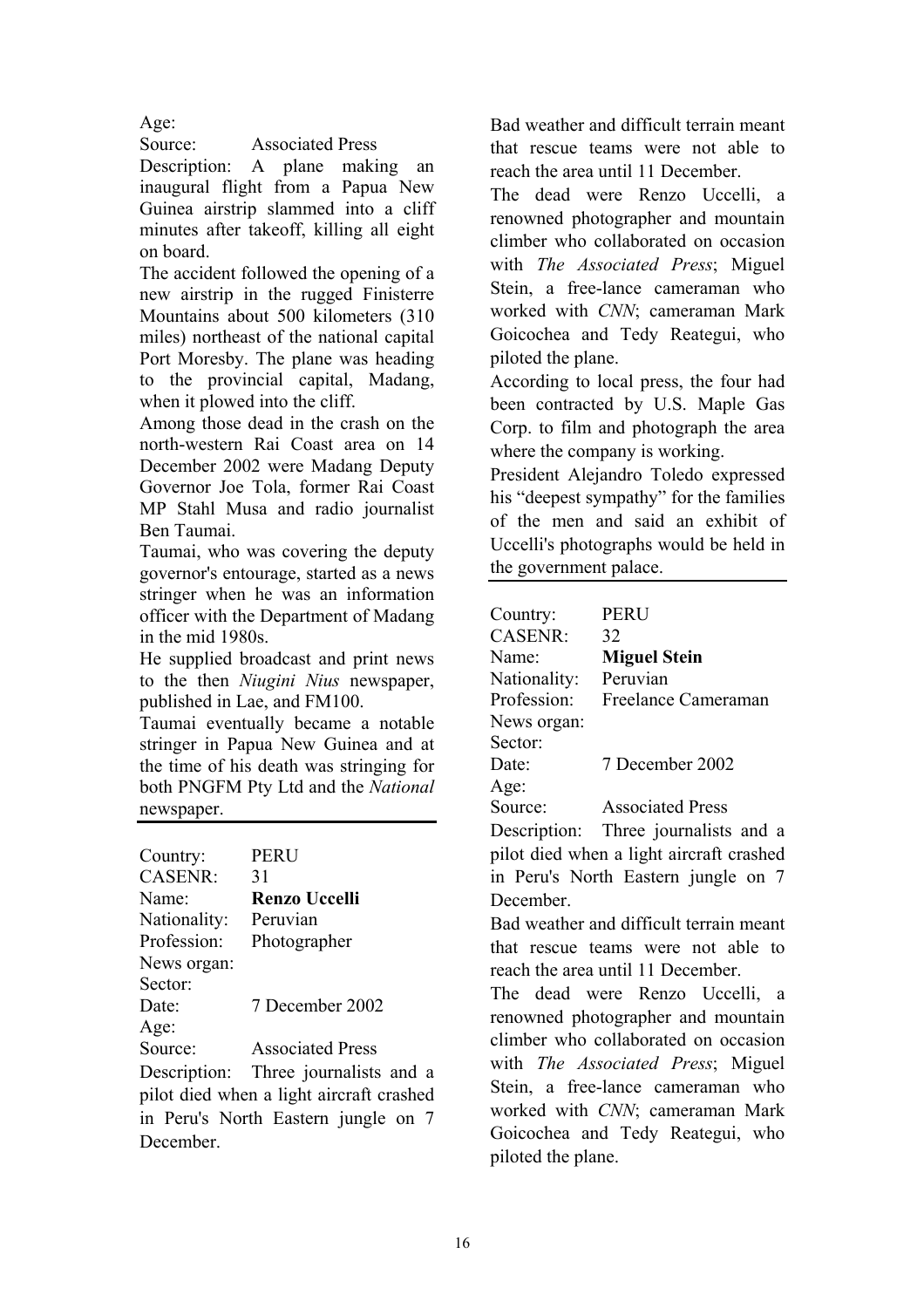According to local press, the four had been contracted by U.S. Maple Gas Corp. to film and photograph the area where the company is working.

| Country:                 | <b>PERU</b>             |
|--------------------------|-------------------------|
| <b>CASENR:</b>           | 33                      |
| Name:                    | <b>Mark Goicochea</b>   |
| Nationality:             | Peruvian                |
| Profession:              | Cameraman               |
| News organ:              |                         |
| Sector:                  |                         |
| Date:                    | 7 December 2002         |
| Age:                     |                         |
| Source:                  | <b>Associated Press</b> |
| Description <sup>.</sup> | Three iournalists ar    |

Description: Three journalists and a pilot died when a light aircraft crashed in Peru's North Eastern jungle on 7 December.

Bad weather and difficult terrain meant that rescue teams were not able to reach the area until 11 December.

The dead were Renzo Uccelli, a renowned photographer and mountain climber who collaborated on occasion with *The Associated Press*; Miguel Stein, a free-lance cameraman who worked with *CNN*; cameraman Mark Goicochea and Tedy Reategui, who piloted the plane.

According to local press, the four had been contracted by U.S. Maple Gas Corp. to film and photograph the area where the company is working.

| Country:       | <b>PHILIPPINES</b>                     |
|----------------|----------------------------------------|
| <b>CASENR:</b> | 34                                     |
| Name:          | <b>Benjaline Hernandez</b>             |
| Nationality:   | Filipino                               |
| Profession:    | Journalist                             |
| News organ:    | Atenews                                |
| Sector:        | Press                                  |
| Date:          | 5 April 2002                           |
| Age:           | 22                                     |
| Source:        | RSF, IFEX, IPI, WAN                    |
| Description:   | While investigating                    |
|                | implementation of the peace process in |
|                | the Arakan Valley, in Cotabato         |

province, the 22-year-old journalist was reportedly shot dead along with three local young people by soldiers of the Philippine army.

The official autopsy showed that Hernandez was killed at close range. She had been shot in the head, neck, chest and hand. The army said the four were caught in crossfire between troops and rebels, but Hernandez's friends said she was wounded and then executed by the soldiers.

Hernandez, who previously ran the student newspaper *Atenews* at Ateneo University in Davao, had recently joined Karapatan, a human rights organisation. She continued writing for university publications in the region and was vice-president for Mindanao of the Philippines College Editors' Guild.

| Country:       | <b>PHILIPPINES</b>                      |
|----------------|-----------------------------------------|
| <b>CASENR:</b> | 35                                      |
| Name:          | <b>Edgar Damalerio</b>                  |
| Nationality:   | Filipino                                |
| Profession:    | Journalist                              |
| News organ:    | <b>DXKP</b>                             |
| Sector:        | Radio                                   |
| Date:          | 13 May 2002                             |
| Age:           | 38                                      |
| Source:        | RSF, IFEX, CPJ, CJFE,                   |
|                | WAN, Freedom Forum, IPI, CMFR           |
|                | Description: Edgar Damalerio,           |
|                | managing editor of the weekly           |
|                | newspaper Zamboanga Scribe and a        |
|                | commentator on DXKP radio station in    |
|                | Pagadian City on the island of          |
|                | Mindanao was shot by an unidentified    |
|                | gunman in his jeep as he was driving    |
|                | home from a press conference in         |
|                | Pagadian City. He was killed by a       |
|                | single gunshot wound to his left torso. |
|                | Two witnesses riding in Damalerio's     |
|                | jeep said the gunman, who was on a      |
|                | motorcycle driven by another            |
|                | unidentified male, was waiting          |
|                | alongside the road as Damalerio         |
|                | approached. The assailants fled the     |
| scene.         |                                         |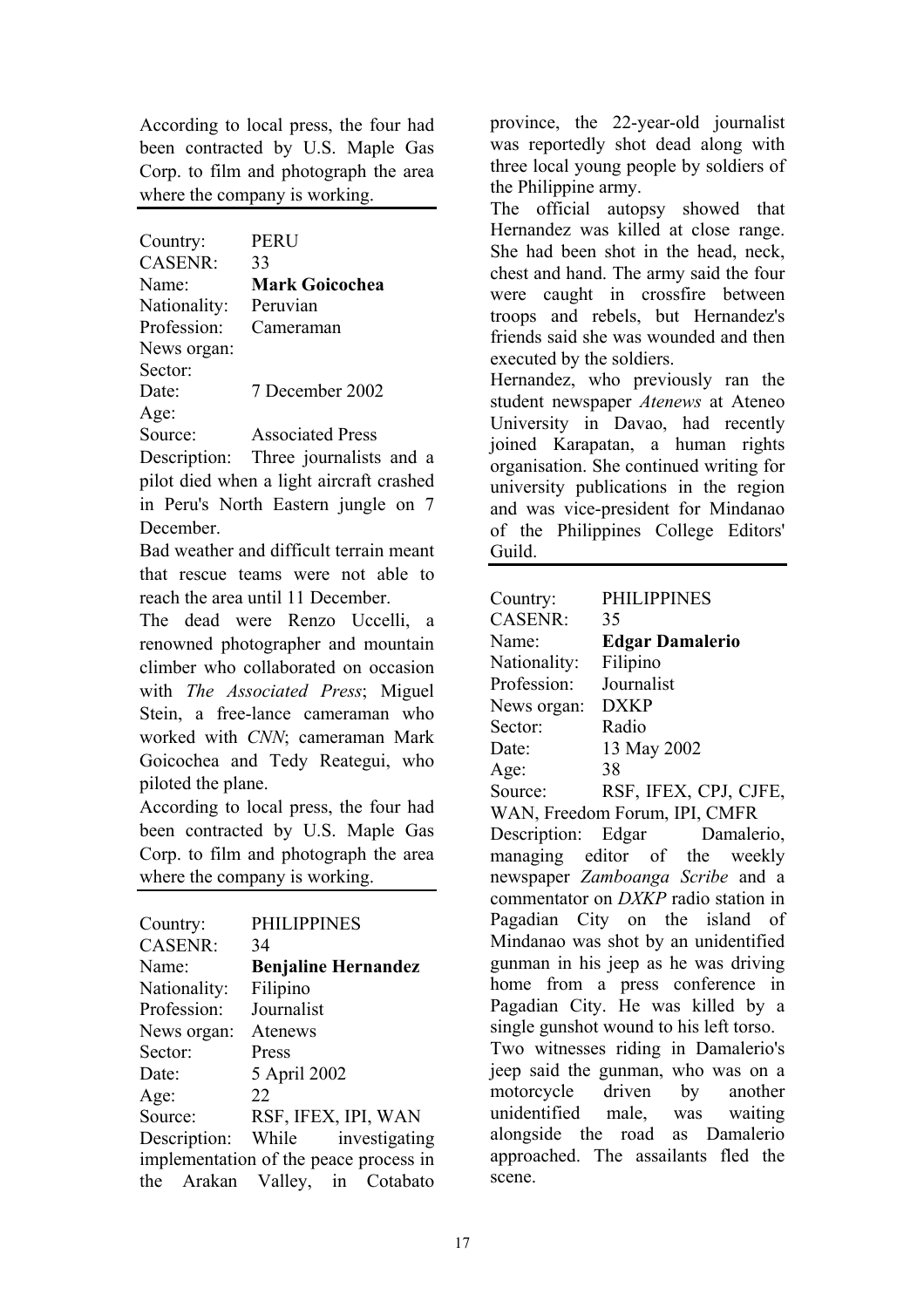Damalerio was known for his critiques of corruption among local politicians and the police.

On 14 May, an unidentified male made threatening phone calls to the offices of the *Zamboanga Scribe* implying that the staff of the newspaper was in danger.

*Additional*: On 10 August Gury Ladica, a protected witness in the 13 May murder of journalist Edgar Damalerio in Pagadia was killed. The Pagadian chief of police and a police officer are the prime suspects in Damalerio's death. Ladica was one of three witnesses who had testified to the National Bureau of Investigation in Manila.

The other two witnesses, who were with Damalerio in his vehicle at the time of time of his death fear for their lives. One of them, Edgar Amoro, has turned down the offer of a police officer as bodyguard, but has accepted the protection of a civilian volunteer. Damalerio's family, in particular his widow, have gone into hiding in the Pagadian region for fear of reprisals. On 26 August there was an attempted kidnapping of Rosalie Ungue, the wife of one of the key witnesses in the murder of journalist Edgar Damalerio, just two weeks after the murder of another key witness.

| Country:           | <b>PHILIPPINES</b>     |
|--------------------|------------------------|
| <b>CASENR:</b>     | 36                     |
| Name:              | <b>Sonny Alcantara</b> |
| Nationality:       | Filipino               |
| Profession:        | Journalist             |
| News organ:        | /Kokus                 |
| Sector:            | TV/Press               |
| Date:              | 22 August 2002         |
| Age:               | 51                     |
| Source:            | IPI, IFEX, WAN, CJFE,  |
| CPJ, Freedom Forum |                        |

Description: Sonny Alcantara was killed when a lone gunman shot him in the forehead near his home as he was riding a motorcycle. Investigators said that they believe at least one accomplice informed the gunman by cell phone of Alcantara's departure from his home at about 10 a.m. on August 22.

Police said that they believe it is likely that Alcantara, a newspaper publisher and cable TV commentator, was killed because of his work as a journalist.

| Country:       | <b>RUSSIA</b>        |
|----------------|----------------------|
| <b>CASENR:</b> | 37                   |
| Name:          | Natalia Skryl        |
| Nationality:   | Russian              |
| Profession:    | Journalist           |
| News organ:    | Nashe Vremia         |
| Sector:        | Press                |
| Date:          | 9 March 2002         |
| Age:           | 29                   |
| Source:        | RSF, CPJ, IFEX, WAN, |

CJFE, IPI, Freedom Forum

Description: Natalya Skryl, a business reporter working for the *Nashe Vremya* newspaper in the city of Rostov-on-Don in southwestern Russia, died on 9 March from head injuries sustained during an attack the night before.

Just before her death, the journalist was investigating an ongoing struggle for the control of Tagmet, a local metallurgical plant. *Nashe Vremya* editor-in-chief Vera Yuzhanskaya believes that Skryl's death was related to her professional activities.

Late on the evening of March 8, Skryl was returning to her home in the town of Taganrog, just outside Rostov-on-Don, when she was attacked from behind and struck in the head some dozen times with a heavy, blunt object. The Taganrog prosecutor's office has opened an investigation into the case and is currently reviewing Skryl's notebooks, audio recordings and computer diskettes, as well as interviewing her colleagues.

The investigators have ruled out robbery as a motive, given that Skryl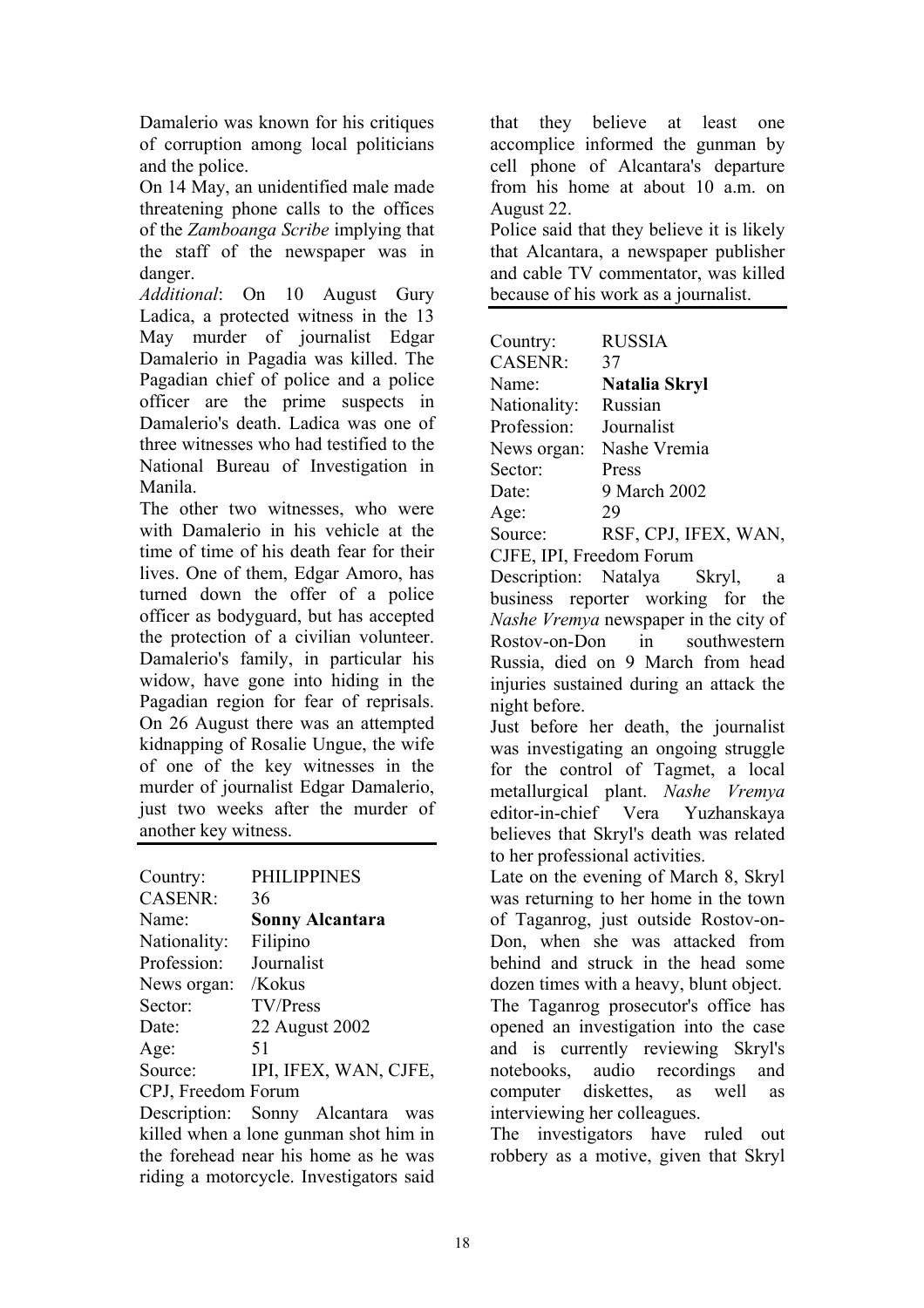was carrying jewelry and a large sum of cash that were not taken.

| Country:          | <b>RUSSIA</b>              |
|-------------------|----------------------------|
| <b>CASENR:</b>    | 38                         |
| Name <sup>-</sup> | <b>Sergei Kalinovsky</b>   |
| Nationality:      | Russian                    |
| Profession:       | Editor-in-Chief            |
| News organ:       | Moskovsky                  |
| Komsomolets       |                            |
| Sector:           | Press                      |
| Date:             | 1 April 2002               |
| Age:              | 26                         |
| Source:           | CPJ, IFEX, Freedom         |
|                   | Forum, WAN, CJFE, IPI, RSF |

Description: The body of 26-year-old Sergei Kalinovsky, editor-in-chief of the daily *Moskovsky Komsomolets*, was found by a lake outside the city of Smolensk in central Russia.

Kalinovsky, who reported on local politics and crime for the Smolensk edition of the Moscow daily and the local *SCS* television station, disappeared on the evening of December 14, 2001.

Local police have opened a criminal investigation and are considering several possible motives for the murder, but the journalist's colleagues believe Kalinovsky was killed for his reporting.

| Country:          | <b>RUSSIA</b>      |
|-------------------|--------------------|
| <b>CASENR:</b>    | 39                 |
| Name <sup>-</sup> | Natalya Pivovarova |
| Nationality:      | Russian            |
| Profession:       | Journalist         |
| News organ:       | Channel 7          |
| Sector:           | TV                 |
| Date:             | 28 April 2002      |
| Age:              |                    |
| Source:           | CPJ, IFEX, Freedom |
| Forum, IPI        |                    |

Description: Journalists travelling with Krasnoyarsk governor Aleksandr Lebed and other regional officials to the opening ceremony of a new downhill ski slope were killed when

their aircraft crashed. Lebed and six other passengers also died.

The helicopter was flying in poor weather conditions and crashed after hitting a power line. One of the pilots who was hospitalized said the crew had been using an outdated map that did not have the power line on it.

| Country:                    | <b>RUSSIA</b>                            |
|-----------------------------|------------------------------------------|
| <b>CASENR:</b>              | 40                                       |
| Name:                       | <b>Igor Gareyev</b>                      |
| Nationality:                | Russian                                  |
| Profession:                 | Journalist                               |
| News organ:                 | Krasnoyarsk Regional                     |
| <b>Broadcasting Company</b> |                                          |
| Sector:                     | TV                                       |
| Date:                       | 28 April 2002                            |
| Age:                        |                                          |
| Source:                     | CPJ, IFEX, Freedom                       |
| Forum, IPI                  |                                          |
|                             | Description: Journalists travelling with |
|                             | Krasnoyarsk governor Aleksandr           |
|                             | Lebed and other regional officials to    |
|                             | the opening ceremony of a new            |
|                             | downhill ski slope were killed when      |
|                             | their aircraft crashed. Lebed and six    |
| other passengers also died. |                                          |
|                             | The helicopter was flying in poor        |
|                             | weather conditions and crashed after     |
|                             | hitting a power line. One of the pilots  |
|                             | who was hospitalized said the crew       |
|                             | had been using an outdated map that      |
|                             | did not have the power line on it.       |
|                             |                                          |
| Country:                    | <b>RUSSIA</b>                            |
| <b>CASENR:</b>              | 41                                       |
| Name:                       | <b>Konstantin Stepanov</b>               |
| Nationality:                | Russian                                  |
| Profession:                 | Journalist                               |

News organ: Segodnyashnyaya Gazeta Sector: Press Date: 28 April 2002 Age: Source: CPJ, IFEX, Freedom Forum, IPI Description: Journalists travelling with Krasnoyarsk governor Aleksandr Lebed and other regional officials to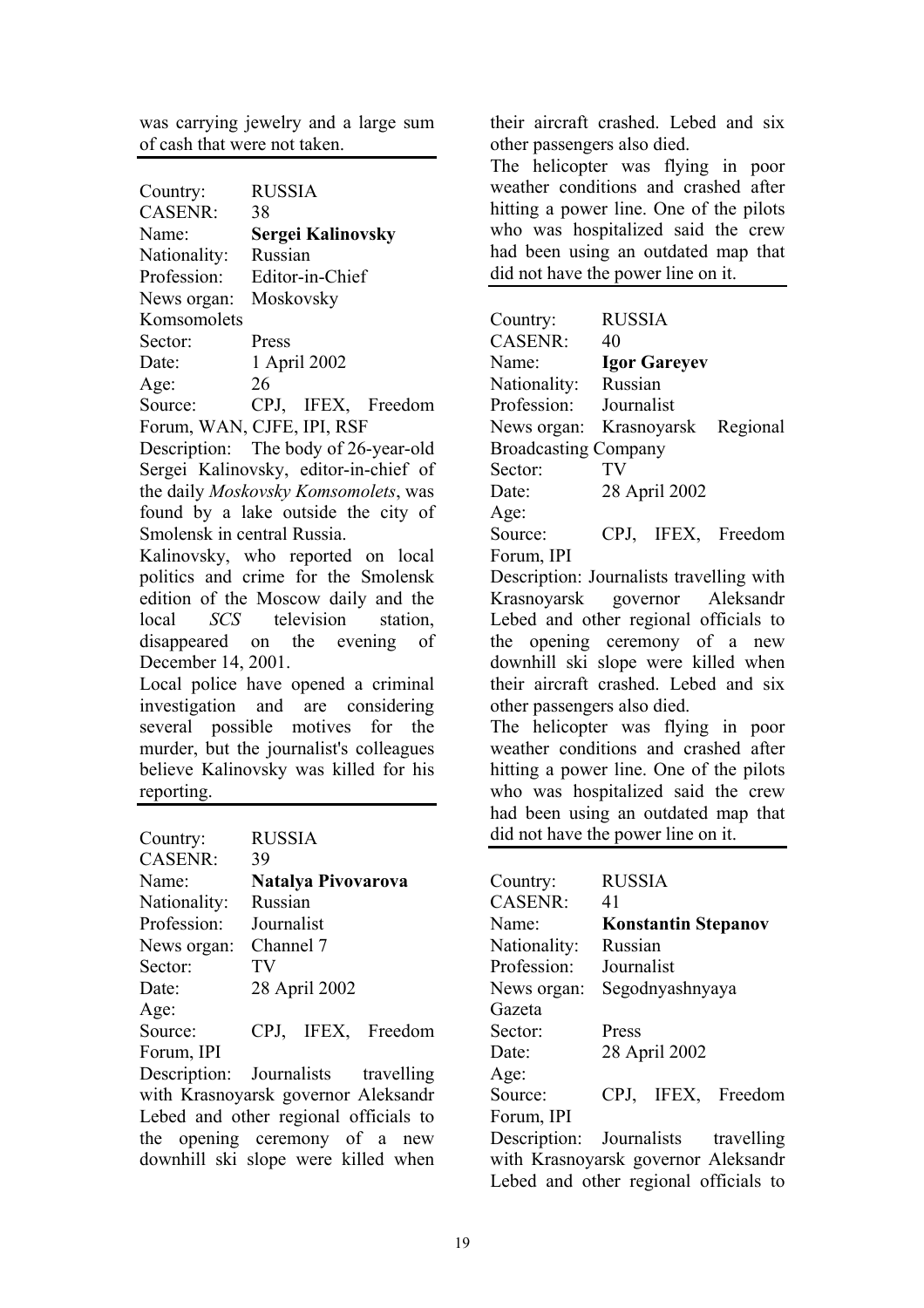the opening ceremony of a new downhill ski slope were killed when their aircraft crashed. Lebed and six other passengers also died.

The helicopter was flying in poor weather conditions and crashed after hitting a power line. One of the pilots who was hospitalized said the crew had been using an outdated map that did not have the power line on it.

| Country:       | <b>RUSSIA</b>                 |
|----------------|-------------------------------|
| <b>CASENR:</b> | 42                            |
| Name:          | <b>Valery Ivanov</b>          |
| Nationality:   | Russian                       |
| Profession:    | Editor-in-Chief               |
| News organ:    | Tolyattinskoye                |
| Obozreniye     |                               |
| Sector:        | Press                         |
| Date:          | 29 April 2002                 |
| Age:           | 33                            |
| Source:        | CJES, Freedom Forum,          |
|                | IPI, WAN, CPJ, RSF, CJFE, EJC |

Description: A gunman killed Valery Ivanov, Editor-in-Chief of the *Tolyattinskoye Obozreniye* newspaper, with several pistol shots outside Ivanov's house. An investigation is underway. Ivanov's colleagues are in no doubt that this is a contract killing because of Ivanov's investigative journalism into corruption among city officials and the activities of drugs traffickers.

| Country:       | RUSSIA (Ingushetia)                  |
|----------------|--------------------------------------|
| <b>CASENR:</b> | 43                                   |
| Name:          | <b>Roddy Scott</b>                   |
| Nationality:   | <b>British</b>                       |
| Profession:    | Freelance Cameraman                  |
| News organ:    | <b>Frontline TV</b>                  |
| Sector:        | TV                                   |
| Date:          | 26 September 2002                    |
| Age:           | 31                                   |
| Source:        | CPJ, RSF, IFJ, IFEX,                 |
|                | Freedom Forum, IPI, WAN, IAGJ,       |
| <b>EJC</b>     |                                      |
|                | Description: Poddy Soott is believed |

Description: Roddy Scott is believed to have been killed while covering fighting between Chechen insurgents and Russian forces in Ingushetia, a region that borders Chechnya. The fierce battles there are part of a widening war in Chechnya, one of the riskiest conflicts for journalists to cover.

The cameraman and reporter's full name was Gervase Roderick John Scott. On 26 September, Russian forces in Ingushetia found the body of a man carrying a video camera, cassettes and a British passport with that name among dozens of dead rebels. He was believed to have died a short time before he was found.

*Additional*: Frontline Television News Ltd., a British company that provides free-lance TV crews to international broadcasters, praised Scott for his devotion.

"Roddy was a tenacious, courageous reporter," said Vaughan Smith, director of Frontline Television, which had used footage he shot around the world for about six years.

"Roddy Scott went to Chechnya because he felt the international press, because of the risks involved, had not given the story enough attention," Smith said. "He made a risk assessment, as we do, and had decided that he was prepared to take the apparent risks."

| Country:           | <b>UGANDA</b>                             |
|--------------------|-------------------------------------------|
| <b>CASENR:</b>     | 44                                        |
| Name <sup>-</sup>  | <b>Jimmy Higenyi</b>                      |
| Nationality:       | Ugandan                                   |
| Profession:        | Journalist Student                        |
| News organ: United | Media                                     |
|                    | <b>Consultants and Trainers Institute</b> |
| Sector:            |                                           |
| Date:              | 12 January 2002                           |
| Age:               |                                           |
| Source:            | IFEX, RSF, WAN, CPJ,                      |
| Freedom Forum      |                                           |
|                    | Description: Jimmy Higenyi,<br>a          |
|                    | journalism student at the United Media    |
|                    | Institute, was shot to death by Ugandan   |
|                    | police on January $12^{th}$ in downtown   |
|                    |                                           |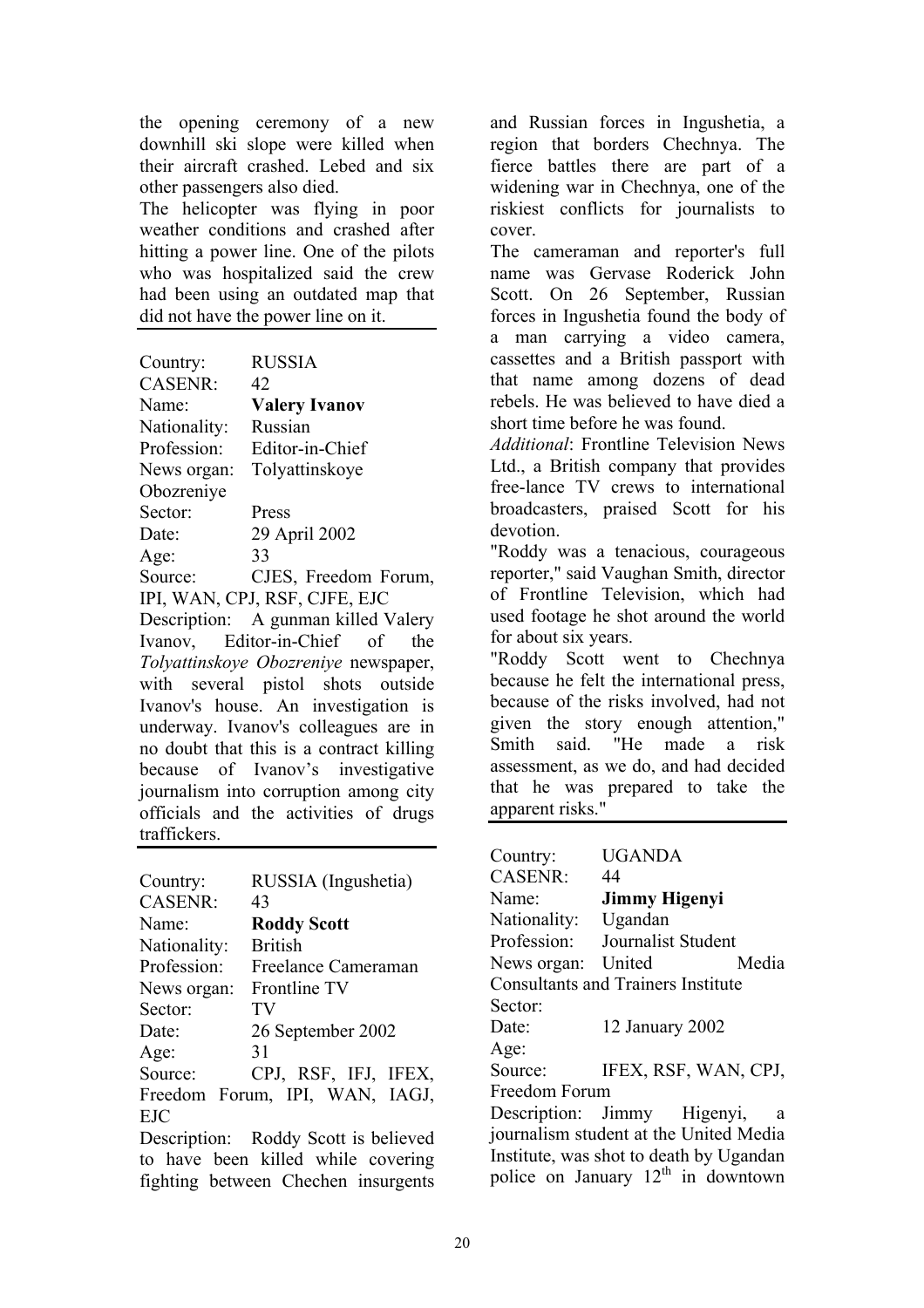Kampala. He was covering a political rally for a class reporting assignment. A police officer panicked as the crowd grew animated and fired several rounds of live ammunition, killing Jimmy instantly with one bullet through the chest. It was the journalist's first assignment.

Country: VENEZUELA CASENR: 45 Name: **Jorge Tortoza** Nationality: Venezuelan Profession: Photographer News organ: 2001 Sector: Press Date: 11 April 2002 Age: Source: IFJ, ANP, IFEX, CPJ, CJFE, IAPA, Freedom Forum, IPI,

WAN, RSF

Description: Jorge Tortoza, a news photographer for the daily newspaper *2001*, was reportedly shot in the head by an army sniper firing from the roof of city hall in downtown Caracas, the capital, while covering violent clashes between supporters of President Chávez and opposition demonstrators during the third day of a nationwide strike.

Three other journalists were injured while reporting on the protests.

| Country:                              |       | <b>ZAMBIA</b>       |  |        |
|---------------------------------------|-------|---------------------|--|--------|
| <b>CASENR:</b>                        | 46    |                     |  |        |
| Name:                                 |       | <b>Angels Banda</b> |  |        |
| Nationality:                          |       | Zambian             |  |        |
| Profession:                           |       | Journalist          |  |        |
| News organ:                           |       | Zambia Daily Mail   |  |        |
| Sector:                               | Press |                     |  |        |
| Date:                                 |       | 5 July 2002         |  |        |
| Age:                                  |       |                     |  |        |
| Source: IFJ, SAJA                     |       |                     |  |        |
| Description: Angels                   |       |                     |  | Banda, |
| journalist for the Zambia Daily Mail, |       |                     |  |        |
| President of the Zambian Union of     |       |                     |  |        |
| Journalists and President of the      |       |                     |  |        |
| Southern Africa Journalists           |       |                     |  |        |
| Association, was killed in a          |       |                     |  | car    |

accident while attending a unionbacked seminar near Lusaka.

#### *Total Journalists Killed 46*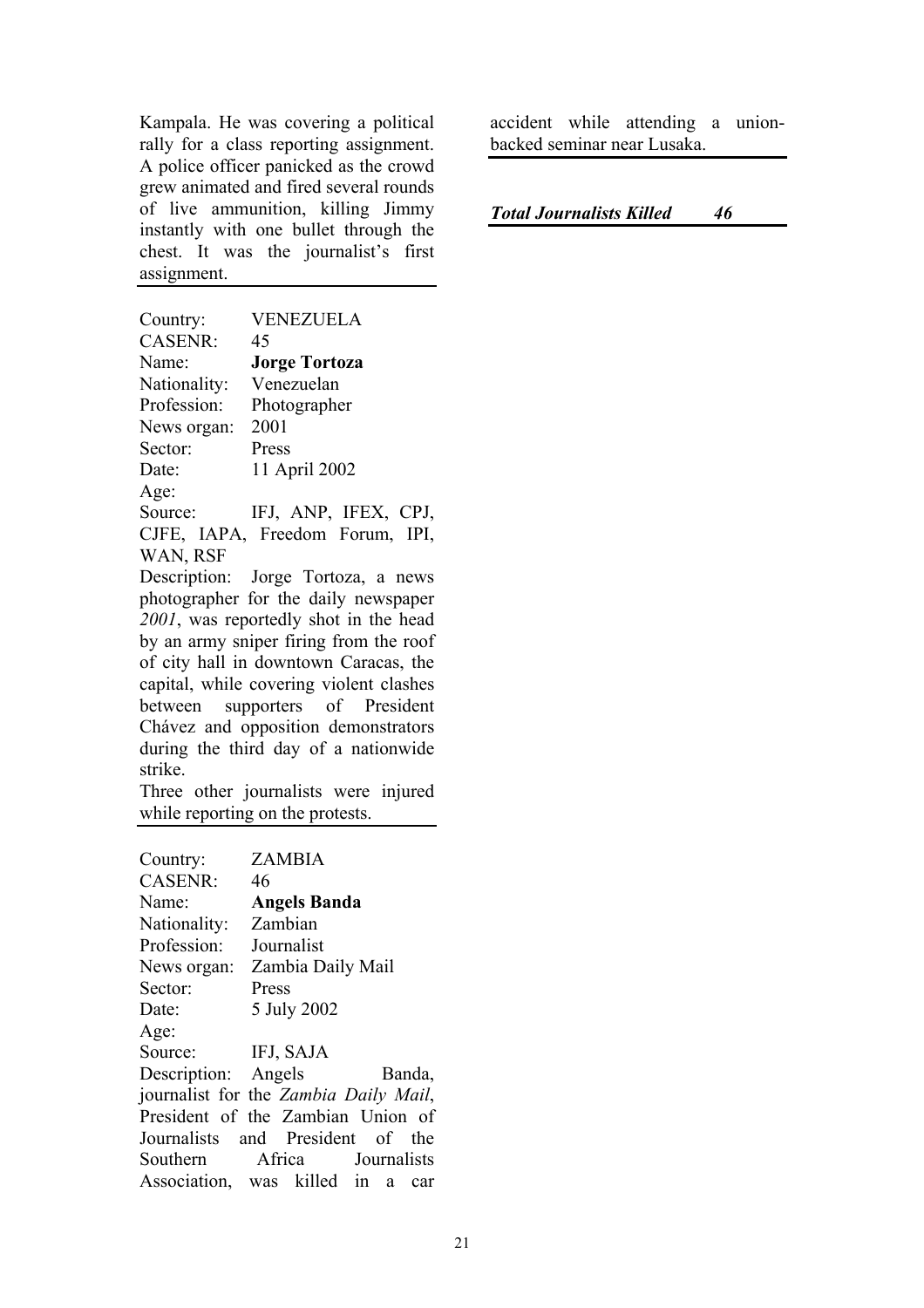#### **Cases of Mediaworkers Killed**

| Country:       | <b>COLOMBIA</b>      |
|----------------|----------------------|
| <b>CASENR:</b> |                      |
| Name:          | <b>Walter Lopez</b>  |
| Nationality:   | Colombian            |
| Profession:    | Driver               |
| News organ:    | <b>RCN</b>           |
| Sector:        | TV                   |
| Date:          | 11 April 2002        |
| Age:           | 39                   |
| Source:        | IFJ, CPJ, RSF, IFEX, |
| IAPA, IPI, WAN |                      |

Description: A *RCN* Television news crew came under fire on 11 April in a mountainous region outside the southwestern city of Cali where the army was pursuing fighters from the Revolutionary Armed Forces of Colombia (FARC). The rebels had just kidnapped 13 provincial lawmakers and four aides and were apparently seeking refuge when the army launched an operation to free the captives.

The journalists had decided to turn back when an army helicopter hovering above opened fire on their vehicle. The letters "RCN" were marked in large, bright colors on the roof and both sides of the vehicle.

A bullet pierced the roof and tore through the crew's driver, Walter López's arm and into his body, killing him instantly.

Fifteen minutes after López was shot, a bullet from the helicopter ripped through cameraman Hector Sandoval's left leg, he died the next day.

The army has opened an investigation into the killings, said an army spokesman in Bogotá, the capital, who asked to remain anonymous.

Walter Lopez had worked for *RCN* for nine years and had two children.

| Country:       | <b>COLOMBIA</b>         |
|----------------|-------------------------|
| <b>CASENR:</b> |                         |
| Name:          | <b>Elizabeth Obando</b> |

Nationality: Colombian Profession: Distributor News organ: El Nuevo Dia Sector: Press Date: 13 July 2002 Age:

Source: FLIP, RSF, IFEX, IPI Description: Elizabeth Obando, who was responsible for the distribution of the regional newspaper *El Nuevo Día* in Roncesvalles municipality, Tolima department, died on 13 July as a result of injuries sustained at a roadblock. On 11 July, Obando was travelling on a bus in Playarrica when delinquents intercepted the vehicle, forced her to get out and minutes later shot her several times. Angela Yesenia Bríñez, the municipality's spokesperson, was also killed.

Obando was transferred to Federico Lleras Hospital in Ibagué, where she died two days later. The 21st division of the Revolutionary Armed Forces of Colombia (Fuerzas Armadas Revolucionarias de Colombia, FARC) guerrillas is active in Playarrica and therefore it is believed that the group was responsible for the attack.

The incident is apparently related to a public confrontation between a leader of the FARC's 21st division, and Obando. A 21 September 2001 article published in *El Nuevo Día* condemned the FARC for carrying out "de facto agrarian reform" in Roncesvalles municipality. In addition, the article alleged that the guerrillas were blackmailing the population and recruiting local youth.

The guerrilla leader reproached Obando for the contents of the article in a confrontation in the Roncesvalles town square. Subsequently, in a 3 March letter, Obando informed *El Nuevo Día* that the FARC had warned her to stop distributing the newspaper or "suffer the consequences."

As a result of these threats, the *El Nuevo Día* management decided to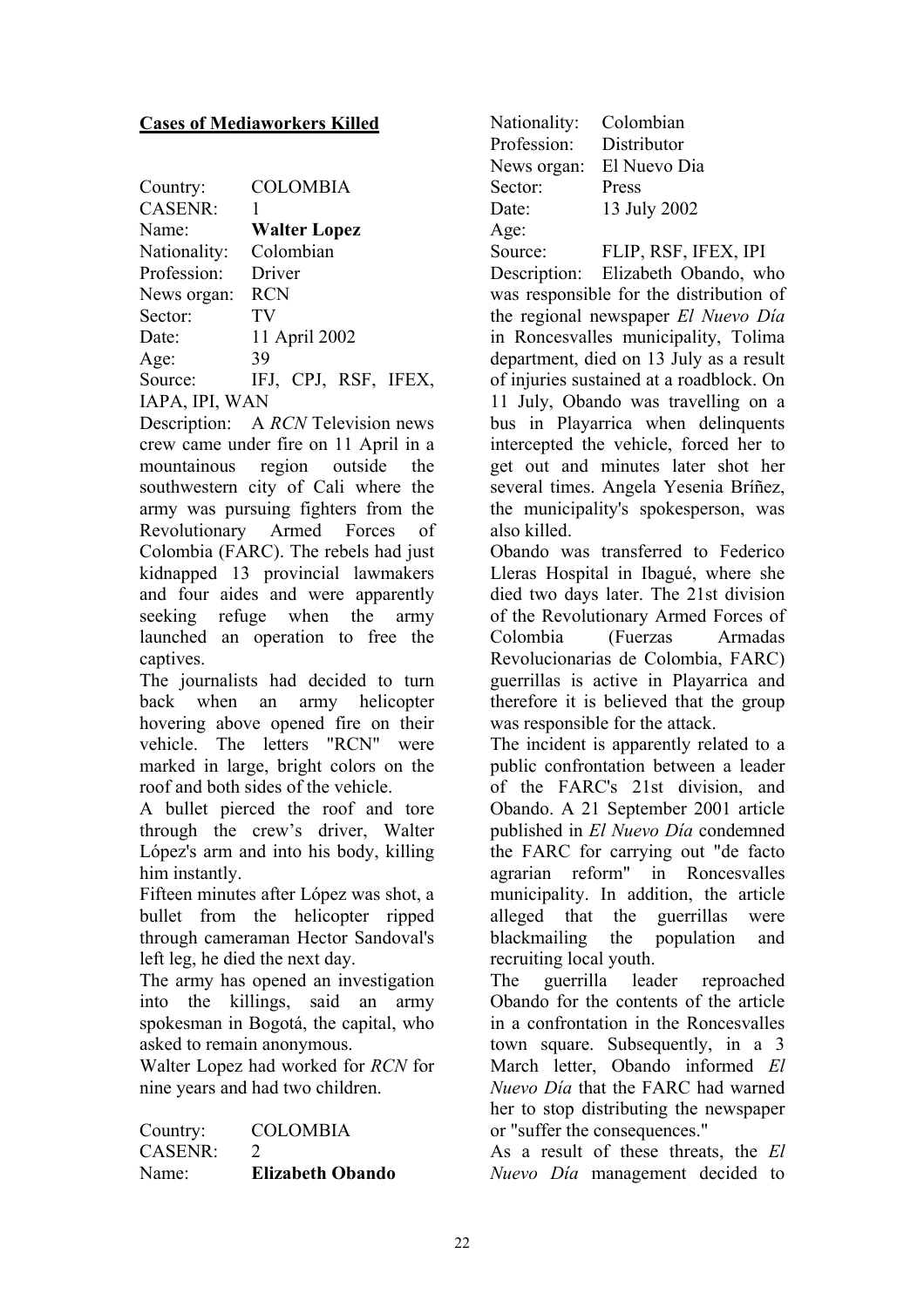suspend the newspaper's distribution in Roncesvalles.

| Country:       | <b>PAKISTAN</b>                        |
|----------------|----------------------------------------|
| <b>CASENR:</b> | 3                                      |
| Name:          | <b>Taro Takeuchi</b>                   |
| Nationality:   | Japanese                               |
| Profession:    | Soundman                               |
| News organ:    | <b>NHK</b>                             |
| Sector:        | TV                                     |
| Date:          | 25 October 2002                        |
| Age:           | 28                                     |
| Source:        | <b>Associated Press</b>                |
|                | Description: Three members of a        |
|                | Japanese television crew and<br>a      |
|                | Pakistani driver were killed in a road |
|                | accident in a remote northern area of  |

Pakistan. The journalists were working on a

documentary for Japanese television.

Road accidents in the mountain areas of northern Pakistan are not uncommon. The road where the accident took place is an ancient route that goes up to Pakistan's northern border with China.

| 4      |                                                                            |                               |
|--------|----------------------------------------------------------------------------|-------------------------------|
|        |                                                                            |                               |
|        |                                                                            |                               |
| Driver |                                                                            |                               |
|        |                                                                            |                               |
|        |                                                                            |                               |
|        |                                                                            |                               |
|        |                                                                            |                               |
|        |                                                                            |                               |
|        |                                                                            |                               |
|        | <b>PAKISTAN</b><br>Pakistani<br>25 October 2002<br><b>Associated Press</b> | Description: Three members of |

Japanese television crew and a Pakistani driver were killed in a road accident in a remote northern area of Pakistan.

The accident occurred on Korakoram Highway, 60 kilometers (37 miles) from the small town of Gilgit when their car veered out of control and plunged into a deep ravine.

The journalists were working on a documentary for Japanese television. Road accidents in the mountain areas of northern Pakistan are not uncommon. The road where the accident took place is an ancient route that goes up to Pakistan's northern border with China.

| Country:                              | <b>PERU</b>                              |  |
|---------------------------------------|------------------------------------------|--|
| <b>CASENR:</b>                        | 5                                        |  |
| Name:                                 | <b>Tedy Reategui</b>                     |  |
| Nationality:                          | Peruvian                                 |  |
| Profession:                           | Pilot                                    |  |
| News organ:                           |                                          |  |
| Sector:                               |                                          |  |
| Date:                                 | 7 December 2002                          |  |
| Age:                                  |                                          |  |
| Source:                               | <b>Associated Press</b>                  |  |
|                                       | Description: Three journalists and a     |  |
|                                       | pilot died when a light aircraft crashed |  |
|                                       | in Peru's North Eastern jungle on 7      |  |
| December.                             |                                          |  |
|                                       | The dead were Renzo Uccelli, a           |  |
|                                       | renowned photographer and mountain       |  |
|                                       | climber who collaborated on occasion     |  |
|                                       | with The Associated Press; Miguel        |  |
|                                       | Stein, a free-lance cameraman who        |  |
| worked with CNN; cameraman Mark       |                                          |  |
|                                       | Goicochea and Tedy Reategui, who         |  |
|                                       |                                          |  |
| piloted the plane.                    |                                          |  |
|                                       | According to local press, the four had   |  |
|                                       | been contracted by U.S. Maple Gas        |  |
| Corp. to film and photograph the area |                                          |  |
|                                       | where the company is working.            |  |

*Total Mediaworkers Killed: 5*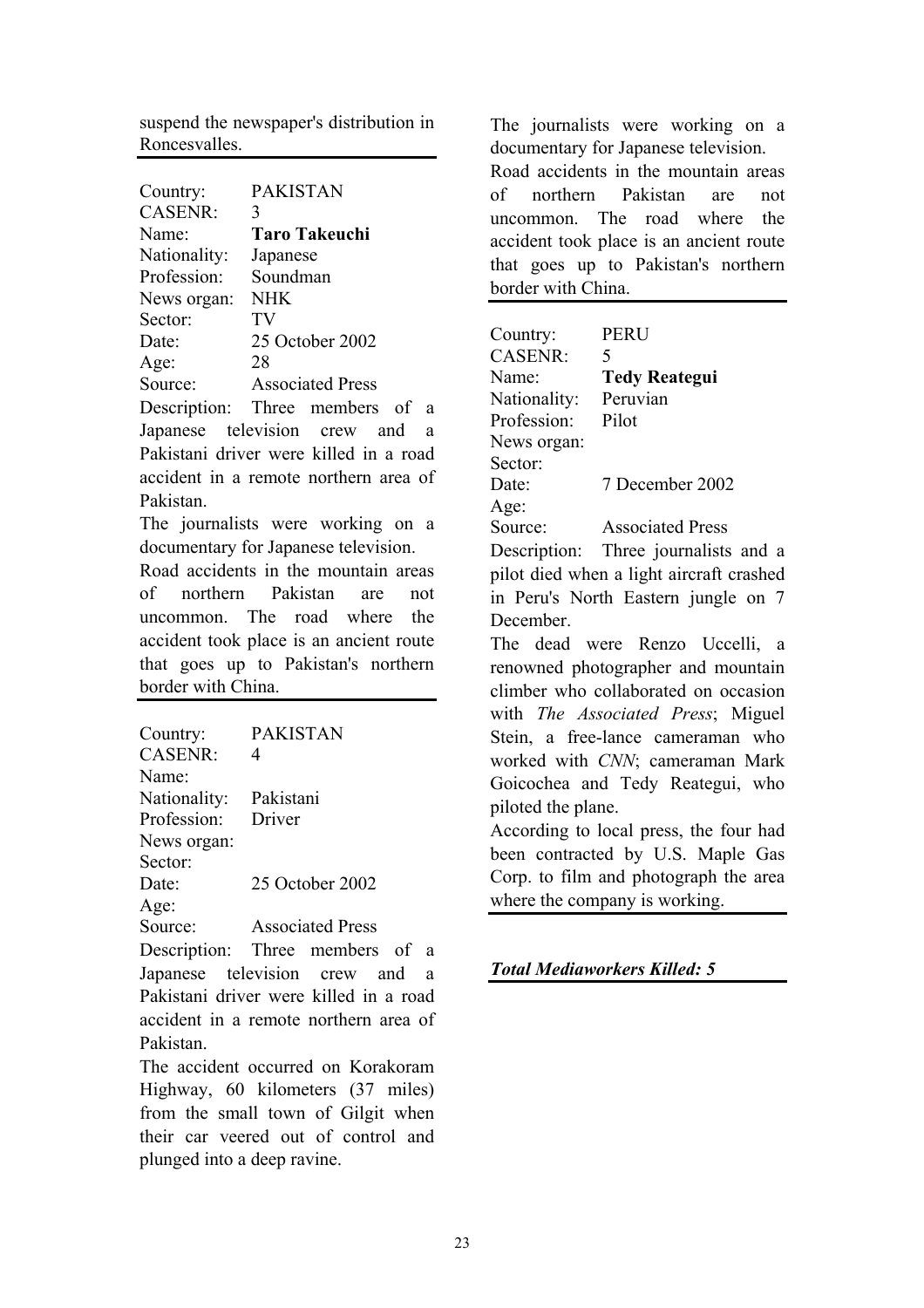#### **Cases Under Investigation**

| Country:       | <b>ARMENIA</b>     |  |
|----------------|--------------------|--|
| <b>CASENR:</b> |                    |  |
| Name:          | Tigran Nagdalian   |  |
| Nationality:   | Armenian           |  |
| Profession:    | Journalist         |  |
| News organ:    | Public<br>Armenian |  |
| Television     |                    |  |
| Sector:        | TV                 |  |
| Date:          | 28 December 2002   |  |
| Age:           | 36                 |  |
| Source:        | WAN, IFEX, CPJ     |  |
|                |                    |  |

Description: Tigran Nagdalian, the 36-year-old head of the state-owned Armenian Public Television, was shot in the head as he was leaving his parents home in Armenia's capital, Yerevan, on 28 December. The journalist was rushed to a hospital, where he died during emergency surgery.

The motive for the murder remains unclear. Nagdalian, also hosted a weekly news program on Armenian Public Television and worked for the Armenian service of the U.S. government-funded Radio Free Europe/Radio Liberty from 1995 to 1997.

| Country:       | <b>ANGOLA</b>           |
|----------------|-------------------------|
| <b>CASENR:</b> | $\mathcal{D}_{\cdot}$   |
| Name:          |                         |
| Nationality:   | Angolans                |
| Profession:    | Journalists             |
| News organ:    |                         |
| Sector:        |                         |
| Date:          | 2 June 2002             |
| Age:           |                         |
| Source:        | <b>Associated Press</b> |

Description: A Helicopter crash killed 25 people on 2 June, including a top Angolan General. Three journalists accompanying the military helicopter also died in the crash. The helicopter was heading to a demobilization camp where UNITA troops were handing over arms as part of the peace process.

| Country:       |              | <b>BANGLADESH</b>          |       |
|----------------|--------------|----------------------------|-------|
| <b>CASENR:</b> | 3            |                            |       |
| Name:          |              | <b>Syed Farroque Ahmed</b> |       |
| Nationality:   | Bangladeshi  |                            |       |
| Profession:    | Editor       |                            |       |
| News organ:    | Pubali Barta |                            |       |
| Sector:        | Press        |                            |       |
| Date:          |              | 3 August 2002              |       |
| Age:           |              |                            |       |
| Source:        | RSF.         | WAN,                       | IFEX, |
| <b>BJFR</b>    |              |                            |       |

Description: Syed Farroque Ahmed, the editor of a local publication, *Pubali Barta*, who had been missing for more than two months, was found dead on 3 August in Srimangal, south-eastern Bangladesh. There is no clear information indicating he was killed because of his journalistic work.

| Country:                 | <b>BRAZIL</b>                             |
|--------------------------|-------------------------------------------|
| <b>CASENR:</b>           | 4                                         |
| Name:                    |                                           |
| Nationality: Brazilians  |                                           |
| Profession:              | Journalists                               |
| News organ:              |                                           |
| Sector:                  |                                           |
| Date:                    | 27 January 2002                           |
| Age:                     |                                           |
| Source:                  | Reuters                                   |
|                          | Description: A boat carrying more         |
|                          | than 100 people hit a moored ferry on     |
| the night of 27 January. |                                           |
|                          | The vessel, which was on its way to a     |
|                          | political rally, sank within minutes.     |
|                          | Seven bodies were recovered, and          |
|                          | fifteen other people were missing.        |
|                          | The dead are said to include two          |
|                          | journalists from a group who were         |
|                          | accompanying politicians to the rally.    |
|                          | The accident happened near the            |
|                          | Amazonian town of Laranjal do Jari,       |
|                          | about $2,000$ miles $(3,200$ km) north of |
| Sao Paulo.               |                                           |
|                          | Local people helped with rescue           |
|                          | operations as it took the authorities     |
|                          | several hours to get to the remote spot.  |
|                          |                                           |
| Country:                 | <b>COLOMBIA</b>                           |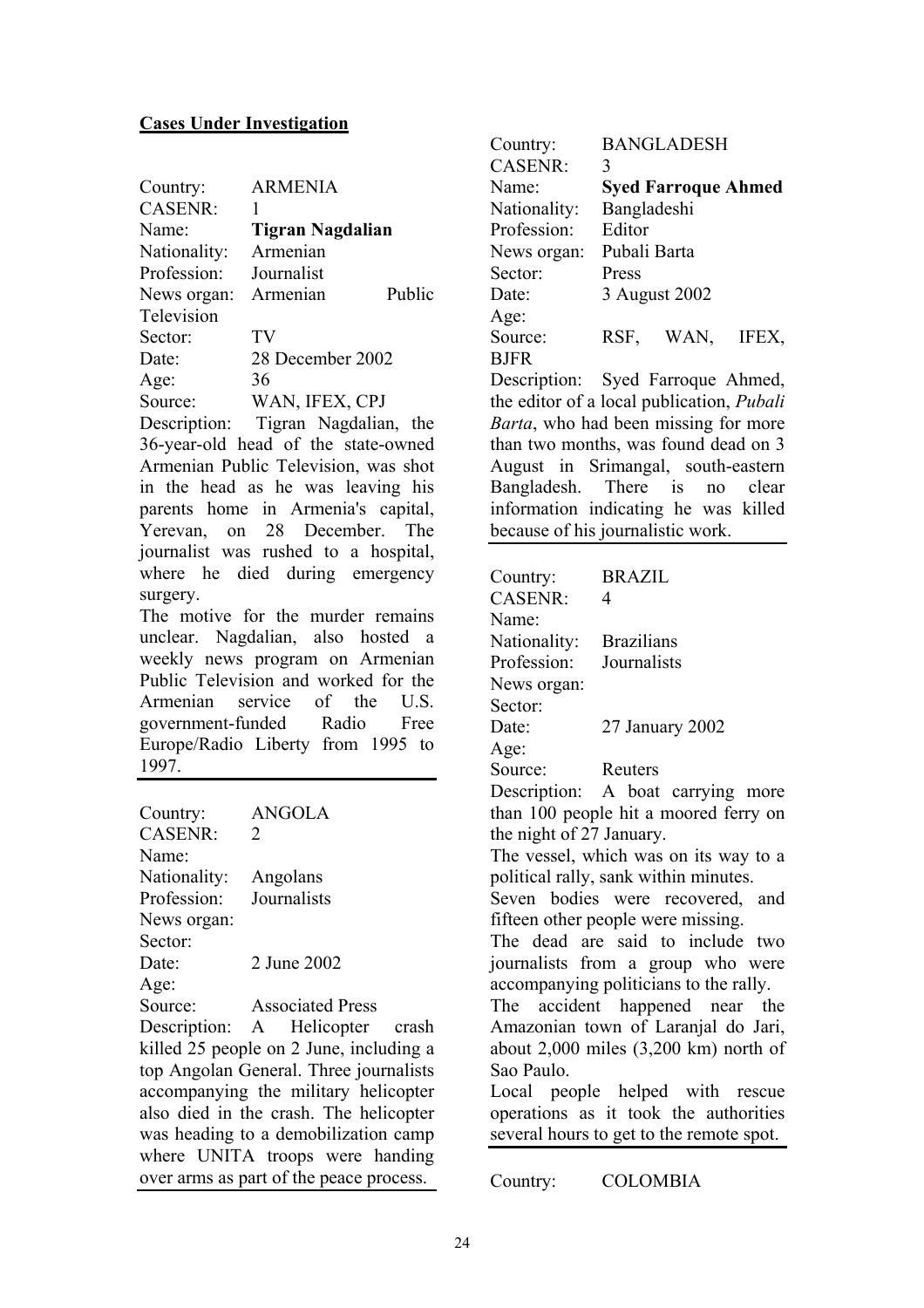| <b>CASENR:</b> | 5             |                  |                  |
|----------------|---------------|------------------|------------------|
| Name:          | Esau          |                  | <b>Jaramillo</b> |
| <b>Montano</b> |               |                  |                  |
| Nationality:   | Colombian     |                  |                  |
| Profession:    | Journalist    |                  |                  |
| News organ:    | Caracol Radio |                  |                  |
| Sector:        | Radio         |                  |                  |
| Date:          |               | 19 January 2002  |                  |
| Age:           |               |                  |                  |
| Source:        |               | WAN, IAPA, IFEX, |                  |
| <b>IPYS</b>    |               |                  |                  |
| $\mathbf{r}$   |               |                  |                  |

Description: Esaú Jaramillo Montaña, a sports broadcaster for *Caracol Radio* in the capital, Bogotá, was found stabbed to death in his apartment. There is no known motive for the slaying. Neighbours told authorities that two men, both drunk, visited the journalist in his apartment the night before his body was found. Jaramillo had been a sports broadcaster since 1964 and founded a magazine about basketball called *Bajo la cesta*

| Country:     | <b>COLOMBIA</b>                         |
|--------------|-----------------------------------------|
| CASENR:      | 6                                       |
| Name:        | <b>Victor Omar Acosta</b>               |
| Nationality: | Colombian                               |
| Profession:  | Journalist                              |
| News organ:  |                                         |
| Sector:      |                                         |
| Date:        | 14 May 2002                             |
| Age:         | 45                                      |
| Source:      | IPI, IPYS, IFEX, WIPC                   |
|              | Description: Victor Omar Acosta, a      |
|              | former correspondent for a number of    |
|              | Colombian newspapers and radio          |
|              | stations, was shot three times by       |
|              | unidentified gunmen in the city of      |
|              | Yumbo, Valle del Cauca department.      |
|              | Although Acosta had not worked as a     |
|              | journalist for more than two years, his |
|              | family believes that the attack may     |
|              | have been linked to his previous        |
|              | reporting on local corruption.          |
|              |                                         |

| Country: | <b>COLOMBIA</b>         |
|----------|-------------------------|
| CASENR:  |                         |
| Name:    | <b>Mario Prada Diaz</b> |

Nationality: Colombian Profession: Editor News organ: Horizonte Sabanero Sector: Press Date: 12 July 2002 Age: 44 Source: FLIP, IPYS, CPJ, IFEX, RSF, IPI, WAN, IAPA, CJFE, WiPC Description: Mario Prada Diaz, editor of the monthly *Horizonte Sabanero*, was abducted from his house in the municipality of Sabana de Torres, Santander department, on 11 July. His body was found with several gunshot wounds to the head alongside a highway not far from his house on July 12. The motive for the killing remains unknown.

| Country:                                  | <b>COLOMBIA</b>      |         |
|-------------------------------------------|----------------------|---------|
| <b>CASENR:</b>                            | 8                    |         |
| Name:                                     | <b>Dennis</b>        | Segundo |
| Sanchez                                   |                      |         |
| Nationality:                              | Colombian            |         |
| Profession:                               | Journalist           |         |
| News organ:                               | Estereo              |         |
| Sector:                                   | Radio                |         |
| Date:                                     | 17 July 2002         |         |
| Age:                                      | 42                   |         |
| Source:                                   | IPI, WAN, IFEX, RSF, |         |
| <b>IPYS, FLIP</b>                         |                      |         |
| Description:                              | Dennis               | Segundo |
| Sanchez, a journalist for the local radio |                      |         |
| station 95.5 Estereo, was murdered        |                      |         |
| while at home with his wife in El         |                      |         |
| Carmen de Bolívar, Bolívar                |                      |         |
| department. A gunman shot the             |                      |         |
| journalist four times in the head before  |                      |         |
| fleeing, sources said. Segundo Sánchez    |                      |         |
| hosted a radio programme dealing with     |                      |         |
| health issues and had received no         |                      |         |
| threats.                                  |                      |         |
|                                           |                      |         |
| Country:                                  | <b>COLOMBIA</b>      |         |

| Country:               | <b>COLOMBIA</b>             |         |
|------------------------|-----------------------------|---------|
| <b>CASENR:</b>         | 9                           |         |
| Name:                  | <b>Gimbler</b>              | Perdomo |
| Zamora                 |                             |         |
| Nationality: Colombian |                             |         |
| Profession:            | Journalist                  |         |
|                        | News organ: Panorama Stereo |         |
|                        |                             |         |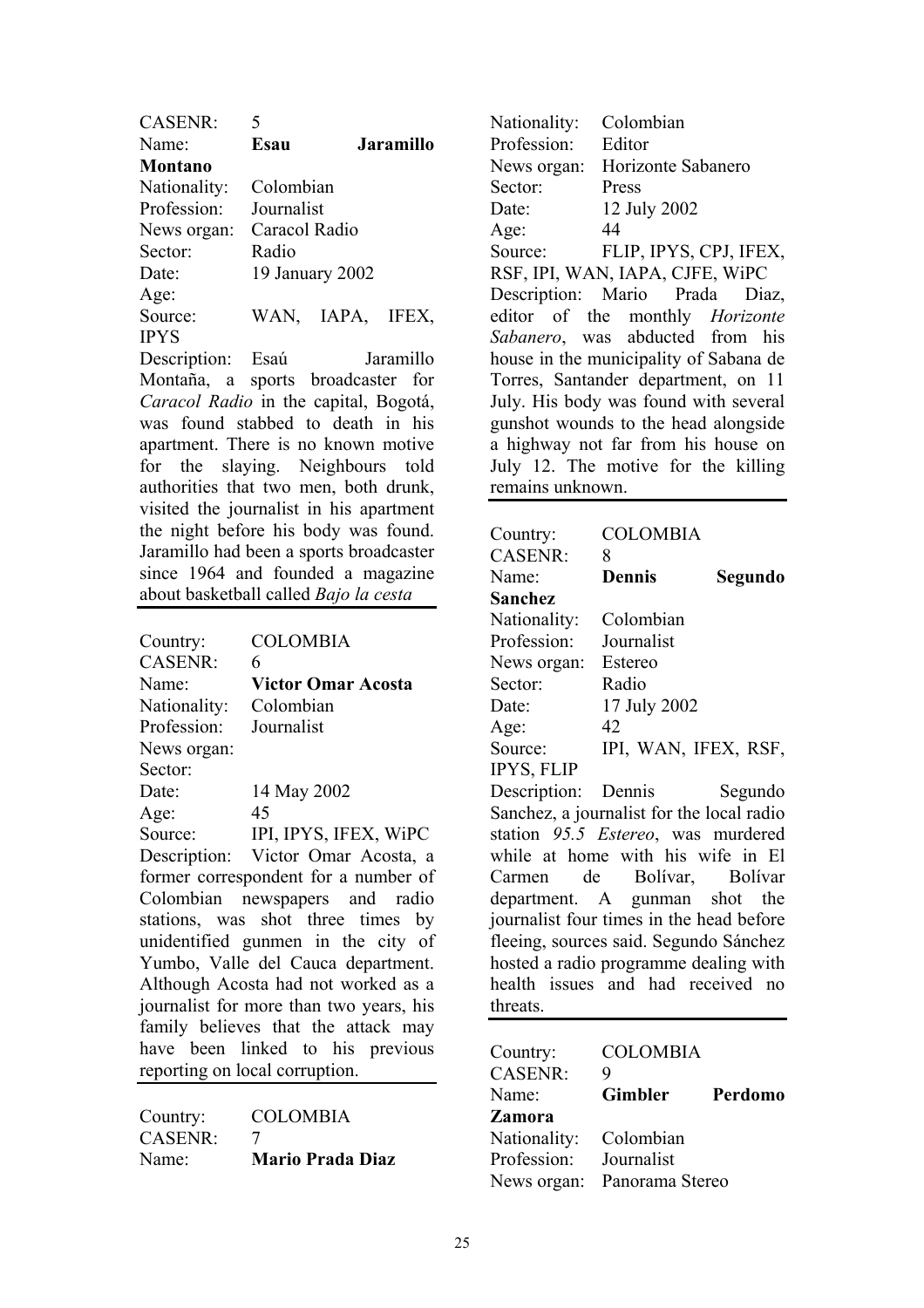Sector: Radio Date: 1 December 2002 Age: Source: FLIP, IFEX, IPI, IPYS, RSF, IAPA, WAN

Description: Gimbler Perdomo Zamora, owner and manager of the radio station *Panorama Stereo*, was assassinated in Gigante, Huila department. Perdomo and his wife were walking home when they were stopped by two individuals on a motorcycle who fired seven shots at the couple, killing the journalist instantly and injuring his wife. Perdomo founded *Panorama Stereo*, Gigante's only radio station, in 1999. He had been the station's news director since July 26 and also served as a town councillor in Gigante three times.

| Country:          | <b>MALAWI</b> |                      |      |
|-------------------|---------------|----------------------|------|
| <b>CASENR:</b>    | 10            |                      |      |
| Name <sup>-</sup> |               | Don Kulapani         |      |
| Nationality:      | Malawan       |                      |      |
| Profession:       |               | Freelance Journalist |      |
| News organ:       |               | The Chronicle        |      |
| Sector:           | Press         |                      |      |
| Date:             |               | 8 August 2002        |      |
| Age:              |               |                      |      |
| Source:           | RSF.          | IFEX,                | WAN, |
| <b>CJFE</b>       |               |                      |      |

Description: Freelance journalist, Don Kulapani, who used to work for *The Chronicle* newspaper, was killed during a hold-up at a bar in the capital, Lilongwe. The killing coincided with recent attacks on journalists by the ruling United Democratic Front (UDF) party. Four armed men burst in the bar and opened fire. They shot the journalist and subsequently stabbed him many times.

Kulapani died as a result of his injuries. The journalist's death follows the release of a statement by the ruling UDF denying media claims that it had organised a unit tasked with silencing investigative iournalists who "embarrass" the government. In early

August, the National Media Institute of South Africa claimed to have discovered a UDF plot to attack journalists of the *Daily Times*, *Weekly Chronicle*, *Pride* and the *BBC* because they had accused the UDF of intending to change the constitution to allow President Bakili Muluzi to run for a third term in 2004.

| <b>MEXICO</b>              |
|----------------------------|
| 11                         |
| <b>Jose Miranda Virgen</b> |
| Mexican                    |
| Journalist                 |
| El Sur de Veracruz         |
| Press                      |
| 16 October 2002            |
|                            |
| RSF, WAN, IFEX, IPI,       |
|                            |
|                            |

Description: José Miranda Virgen, journalist and vice-president of the daily *El Sur de Veracruz*, was fatally injured when an explosion destroyed part of his apartment on 15 October. The journalist died on the following day. The authorities said the explosion was an accident caused by a gas leak but the local press questioned this allegation. *El Sur de Veracruz* general director, noted that Miranda Virgen had recently published a series of articles on alleged links between drug traffickers and state police officers.

| Country:       | <b>MOROCCO</b>                            |
|----------------|-------------------------------------------|
| <b>CASENR:</b> | 12                                        |
| Name:          | <b>Jose Luis Percebal</b>                 |
| Nationality:   | Spanish                                   |
| Profession:    | Journalist                                |
| News organ:    | Cadena Cope                               |
| Sector:        | Radio                                     |
| Date:          | 12 February 2002                          |
| Age:           | 47                                        |
| Source:        | WAN, CPJ, IFEX, IPI                       |
|                | Description: José Luis Percebal was       |
|                | a correspondent for the independent       |
|                | Spanish radio <i>Cadena Cope</i> . He was |
|                | found dead in his home on February 12     |
|                |                                           |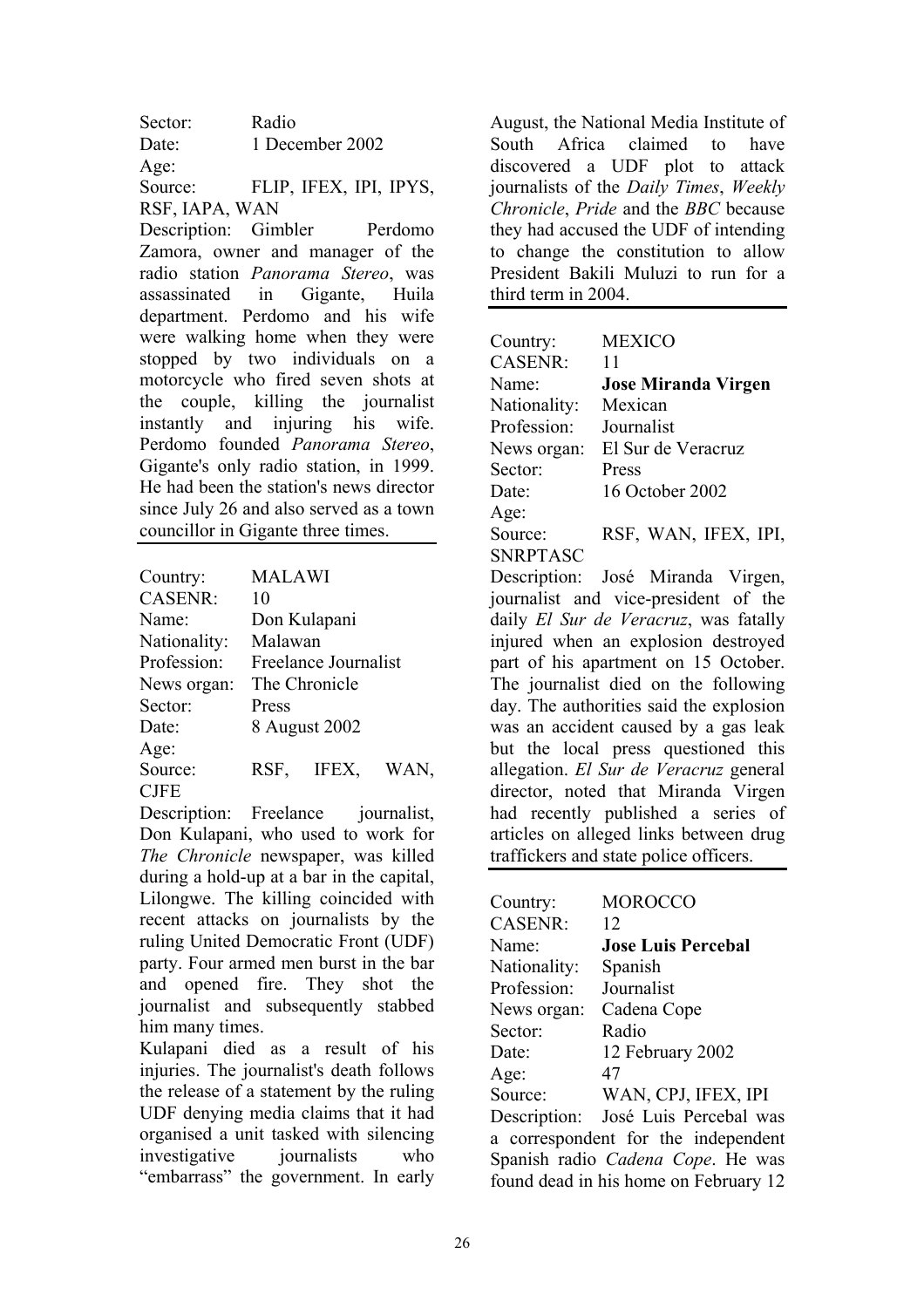in Rabat. Percebal had been stabbed in the back, apparently the day before. His cell phone was missing. The police have not yet established a motive for the murder.

| Country:                              | <b>RUSSIA</b>                         |  |
|---------------------------------------|---------------------------------------|--|
| <b>CASENR:</b>                        | 13                                    |  |
| Name:                                 | <b>Valery Batuyev</b>                 |  |
| Nationality:                          | Russian                               |  |
| Profession:                           | Journalist                            |  |
| News organ:                           | Moskovskiye Novosti                   |  |
| Sector:                               | Press                                 |  |
| Date:                                 | 31 March 2002                         |  |
| Age:                                  | 33                                    |  |
| Source:                               | Associated Press, GDF,                |  |
| EJC, Radio Free Europe                |                                       |  |
| Description: Valery                   | Batuyev,                              |  |
|                                       | military correspondent<br>for         |  |
|                                       | Moskovskiye Novosti, was found dead   |  |
|                                       | with stab wounds and signs of         |  |
|                                       | strangulation, in his apartment.      |  |
|                                       | Batuyev, who had previously worked    |  |
| for Argumenty i Fakty and Moskovsky   |                                       |  |
| Komsomolets, specialized in reporting |                                       |  |
|                                       | on trouble zones such as Chechnya and |  |
|                                       | had recently returned from Georgia's  |  |
|                                       | Pankisi Gorge, where al-Qaida-linked  |  |
|                                       | fighters are allegedly present.       |  |
|                                       |                                       |  |

| Country:       | <b>RUSSIA</b>                               |
|----------------|---------------------------------------------|
| <b>CASENR:</b> | 14                                          |
| Name:          | <b>Aleksandr Plotnikov</b>                  |
| Nationality:   | Russian                                     |
| Profession:    | Owner                                       |
| News organ:    | Gostini Dvor                                |
| Sector:        | Press                                       |
| Date:          | 19 May 2002                                 |
| Age:           |                                             |
| $\sim$         | $\mathbf{D}$ 1.<br>$\Gamma$ $\Gamma$ $\cap$ |

Source: IPI, EJC, Radio Free Europe, RSF, CJFE, IFEX, WAN

Description: Aleksandr Plotnikov coowner of the regional newspaper, *Gostini dvor*, was shot dead in Tumen, Siberia, in what appeared to be a financial dispute among the daily's proprietors. Investigators believe he was murdered by hired assassins. A short time before the murder, the newspaper's other co-owners

transferred all of *Gostini dvor's* shares into their own bank accounts and started proceedings to shut down the newspaper. Plotnikov had won a court case against them and was trying to regain his shares.

| Country:                   | <b>RWANDA</b>                            |
|----------------------------|------------------------------------------|
| <b>CASENR:</b>             | 15                                       |
| Name:                      | Jean-Marie                               |
| Hategekimana               |                                          |
| Nationality:               | Rwandan                                  |
| Profession:                |                                          |
| News organ:                | Imvaho                                   |
| Sector:                    | Press                                    |
| Date:                      | 11 March 2002                            |
| Age:                       |                                          |
| Source:                    | RSF, IFEX, EJC                           |
| Description: Jean-Marie    |                                          |
|                            | Hategekimana, from the government        |
|                            | weekly Imvaho, was murdered on the       |
|                            | night of 11 to 12 March in a bar in      |
|                            | Kigali's Gatenga quarter, along with     |
|                            | three other individuals. The journalist  |
|                            | was talking with the three persons,      |
|                            | including an official from the Ibuka     |
|                            | group of genocide survivors'             |
|                            | associations, when two gunmen burst      |
|                            | into the bar and tried to rob them. They |
|                            | subsequently shot the journalist and his |
|                            | three companions. The four victims       |
|                            | were pronounced dead on arrival in       |
| hospital.                  |                                          |
|                            | There is no indication so far as<br>to   |
|                            | whether Hategekimana, was especially     |
|                            | targeted or shot because he was a        |
| journalist.                |                                          |
|                            |                                          |
|                            | <b>UKRAINE/BELARUS</b>                   |
| Country:<br><b>CASENR:</b> | 16                                       |
|                            | <b>Mikhailo Kolomiets</b>                |
| Name:                      |                                          |
| Nationality:               | Ukrainian                                |

Profession: News organ: Ukrainsky Novyny Sector: Agency Date: October 2002 Age: 44 Source: RSF, IFEX, IPI, WAN, CPJ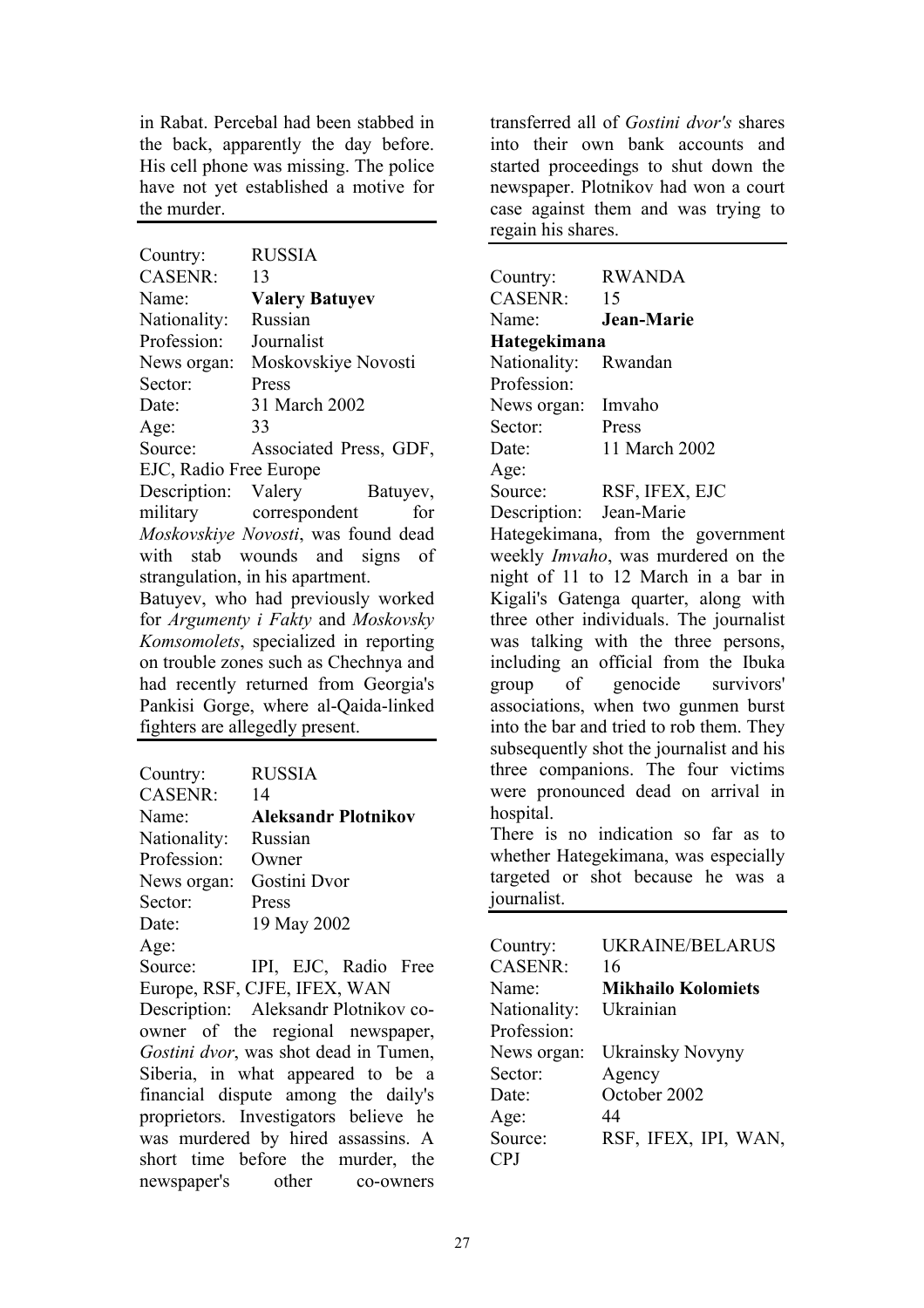Description: Mikhailo Kolomiets, founder and director of the independent news agency *Ukrainsky Novyny* was found hanged in neighbouring Belarus on 30 October. He had been reported missing since October 21. Colleagues and relatives refuse to believe that he committed suicide and expressed concern that his death could be connected to his critical coverage of the Ukrainian government.

*Total Cases Under Investigation 19*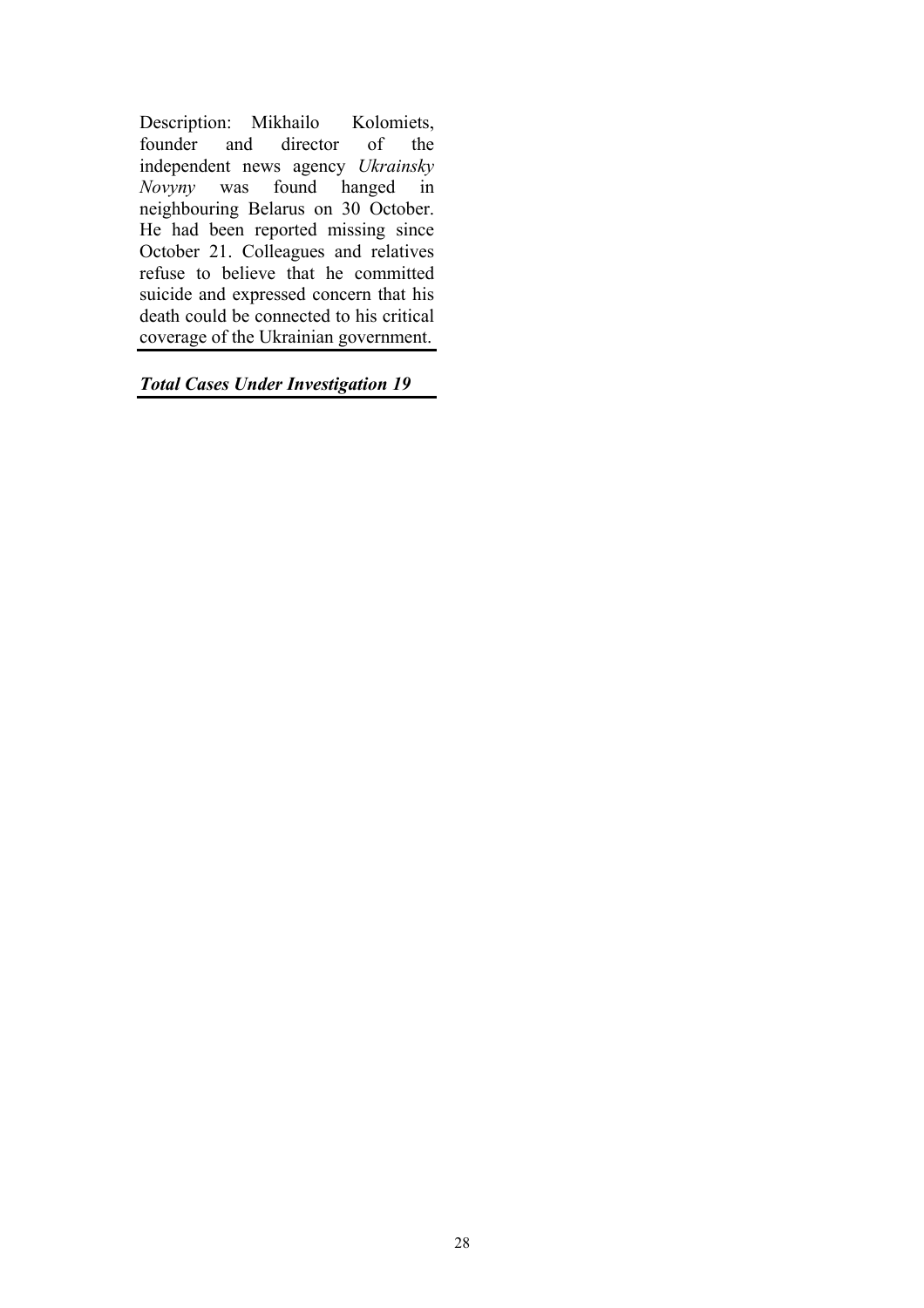### **List of Sources**

| AIJ                                             | Association of Iranian Journalists              |  |
|-------------------------------------------------|-------------------------------------------------|--|
| AJI                                             | Aliansi Jurnalis Independen                     |  |
| <b>ANP</b>                                      | Asociacion Nacional de Periodistas del Peru     |  |
| Arab Press Freedom Watch                        |                                                 |  |
| <b>Associated Press</b>                         |                                                 |  |
| <b>BJRF</b>                                     | Bangladesh journalists' Rights Forum            |  |
| <b>CEHURDES</b>                                 | Centre for Human Rights and Democratic Studies  |  |
| <b>CENSOS</b>                                   | Centro Nacional de Communicacion Social         |  |
| <b>CJES</b>                                     | Centre for Journalism in Extreme Situations     |  |
| <b>CJFE</b>                                     | Canadian Journalists for Free Expression        |  |
| <b>CMFR</b>                                     | Center for Media Freedom and Responsibility     |  |
| <b>CPJ</b>                                      | <b>Committee to Protect Journalists</b>         |  |
| <b>EJC</b>                                      | European Journalism Center                      |  |
| <b>FENAJ</b>                                    | Federacao Nacional do Jornalistas               |  |
| <b>FLIP</b>                                     | Fundacion para la Libertad de Prensa            |  |
| <b>FNJ</b>                                      | Federation of Nepal Journalists                 |  |
| <b>FNSI</b>                                     | Federazione Nazionale della Stampa Italiana     |  |
| Freedom Forum                                   |                                                 |  |
| <b>FH</b>                                       | Freedom House                                   |  |
| <b>GDF</b>                                      | <b>Glasnost Defence Foundation</b>              |  |
| <b>IAGJ</b>                                     | Independent Association of Georgian Journalists |  |
| <b>IAPA</b>                                     | <b>Inter American Press Association</b>         |  |
| <b>IFEX</b>                                     | International Freedom of Expression Exchange    |  |
| <b>IFJ</b>                                      | International Federation of Journalists         |  |
| IJU                                             | Indian Journalists' Union                       |  |
| <b>IPI</b>                                      | <b>International Press Institute</b>            |  |
| <b>IPYS</b>                                     | Instituto Prenso y Sociedad                     |  |
| Media Watch                                     |                                                 |  |
| <b>NPU</b>                                      | Nepalese Press Union                            |  |
| <b>NUJI</b>                                     | National Union of Journalists India             |  |
| <b>NUJN</b>                                     | National Union of Journalists Nepal             |  |
| Periodistas                                     |                                                 |  |
| <b>PFC</b>                                      | Periodistas Frente a la Corrupcion              |  |
| <b>PJS</b>                                      | Palestinian Journalists Sindicate               |  |
| PPF                                             | <b>Pakistan Press Foundation</b>                |  |
| Radio Free Europe Radio Liberty                 |                                                 |  |
| Reuters                                         |                                                 |  |
| <b>RSF</b>                                      | Reporters sans Frontières                       |  |
| <b>RUJ</b>                                      | <b>Russian Union of Journalists</b>             |  |
| <b>SAJA</b>                                     | Southern Africa Journalists Association         |  |
| <b>SNRPTASC</b>                                 | Sindicato Nacional de Redactores de la Prensa y |  |
| Trabajadores de Actividades Similares y Conexes |                                                 |  |
| <b>SPP</b>                                      | Sindicato de Periodistas del Paraguay           |  |
| <b>TNG-CWA</b>                                  | The Newspaper Guild - CWA                       |  |
| <b>WAN</b>                                      | World Association of Newspapers                 |  |
| WiPC                                            | Writers in Prison Committee                     |  |
| <b>WPFC</b>                                     | World Press Freedom Committee                   |  |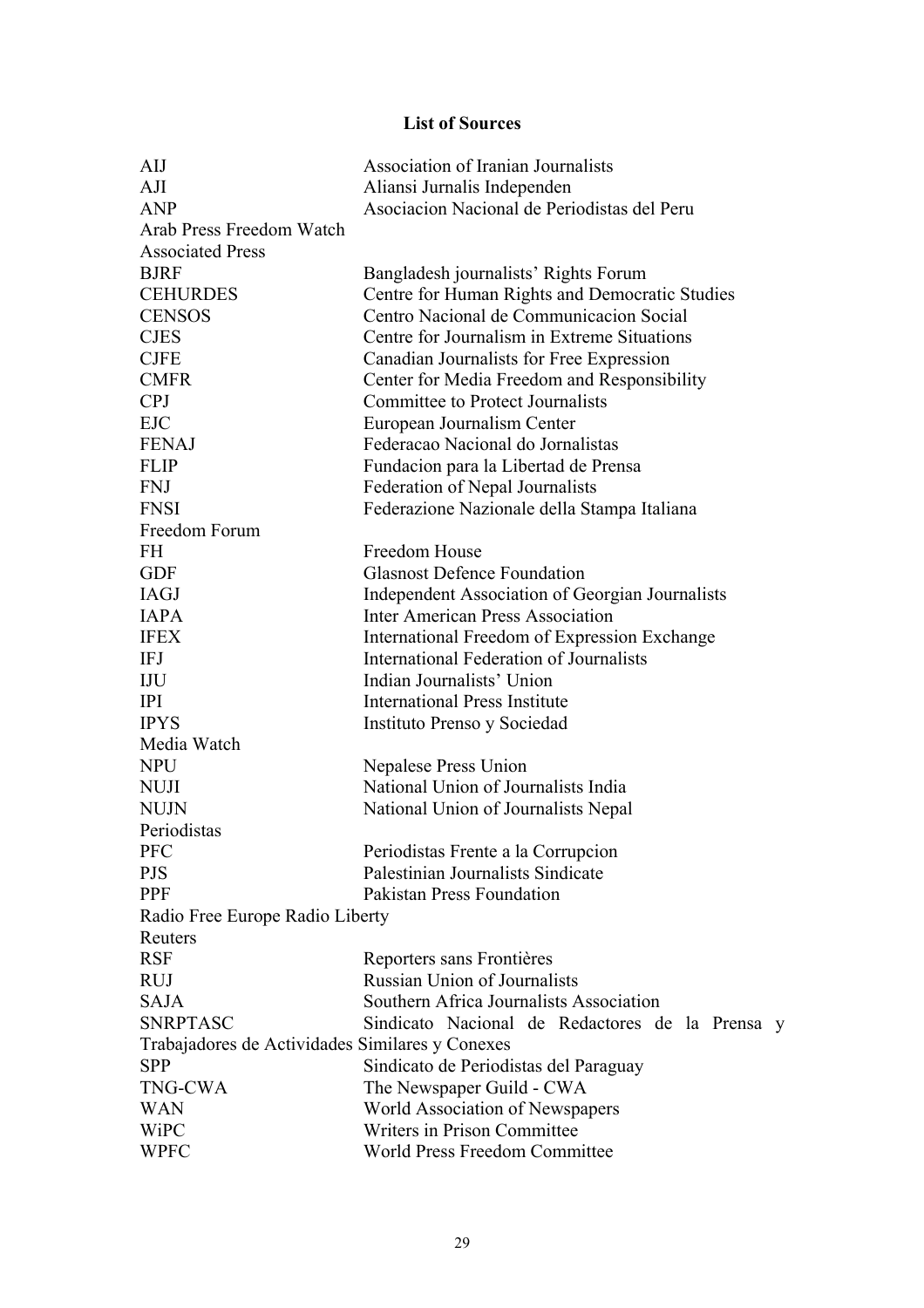# *International Code of Practice for the Safe Conduct of Journalism*

The dangers posed to journalists and media staff working in dangerous situations and conflict zones are the subject of extensive record. The IFJ has recorded the deaths of more than 1000 journalists and media staff over the past ten years.

*Many journalists are killed, injured or harassed in war zones, either targeted by one side or another or caught in the crossfire of violence. Others are the victims of premeditated assault and intimidation either by criminals, terrorists or by agencies of the state – the police, the military or the security forces – acting secretly and illegally.* 

*Very often there is little that journalists or media organisations can do to avoid casualties. There will, inevitably, be accidents, no matter how much care is taken to provide protection and there is little one can do when those targeting media use ruthless and brutal methods to crush journalistic inquiry.* 

*However, there are steps that journalists and media organisations should take to minimise the risks to staff. In particular, the following are vital considerations in providing protection:* 

*Adequate preparation, training and social protection. It is essential that journalists and media staff be in a state of readiness when difficulties arise. There should be a framework for providing individuals with health care and social protection.* 

*Media professionals must be informed and inform themselves about the political, physical, and social terrain in which they are working. They must not contribute to the uncertainty and insecurity of their conditions through ignorance or reckless behaviour.* 

*Media organisations must guard against risk-taking for competitive advantage, and should promote co-operation among journalists whenever conditions exist which are potentially hazardous.* 

*Governments must remove obstacles to journalism. They must not restrict unnecessarily the freedom of movement of journalists or compromise the right of news media to gather, produce and disseminate information in secure and safe conditions.* 

*People Must Keep Their Hands Off Media. Everyone should respect the physical integrity of journalists and media staff at work. Physical interference with filming or other journalistic work must be* prohibited.